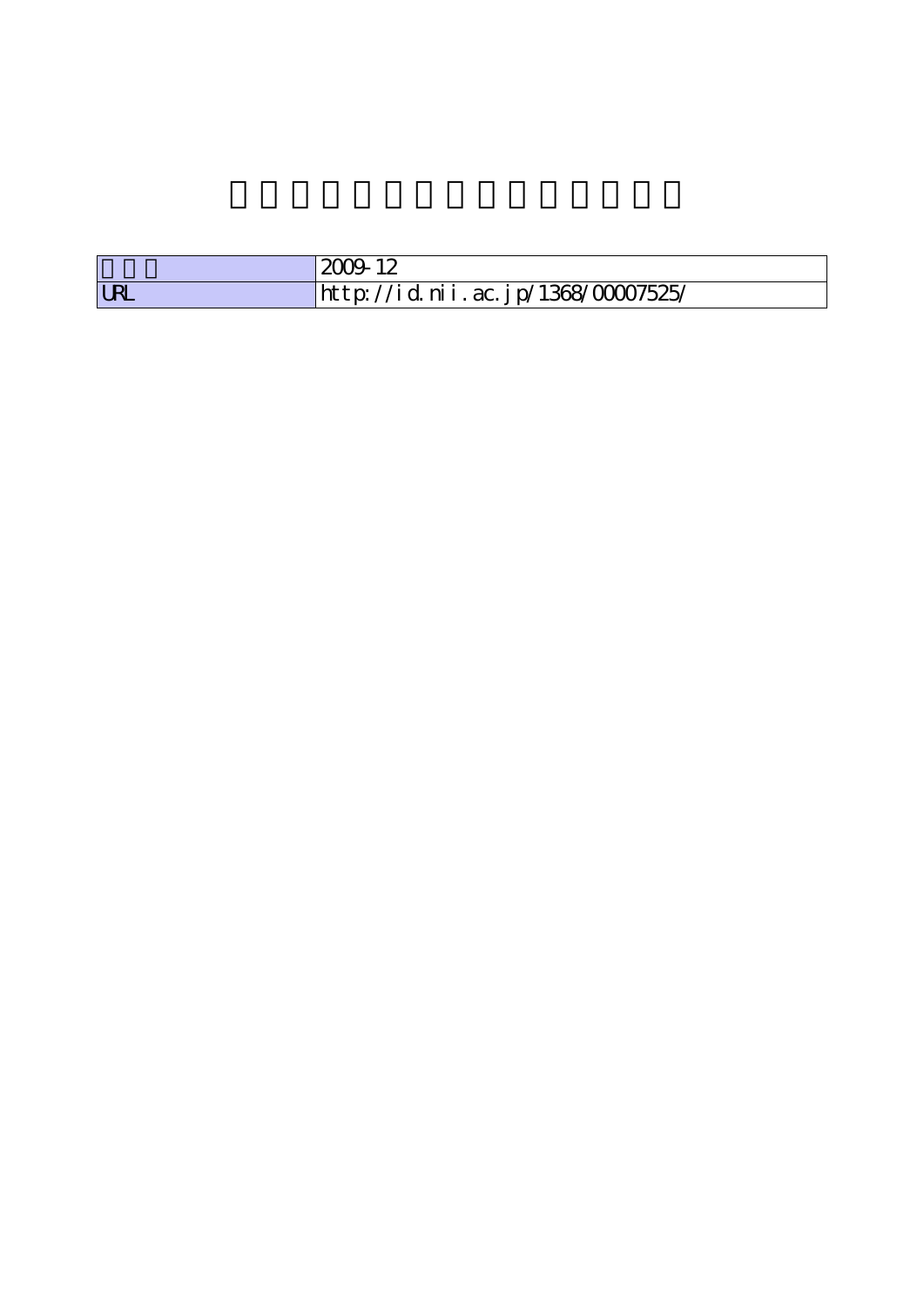|                | 書名                                                                                                           | 著者             | 出版地             | 出版者                               |        | 出版年月日 受入年月日  | 国名コード                                              | 言語コード                  | ページ              | サイズ    | 標準番号                  |
|----------------|--------------------------------------------------------------------------------------------------------------|----------------|-----------------|-----------------------------------|--------|--------------|----------------------------------------------------|------------------------|------------------|--------|-----------------------|
|                | The 1911 Revolution in China Interpretive Essavs                                                             | Eto, S.        | Tokyo           | University of Tokyo Press         | 1984   | 19961206UP   |                                                    | ENG (英語:English)       | 332p             | 24cm   | $4 - 13 - 027021 - 4$ |
| $\overline{2}$ | China's Rrepublican Rrevolution                                                                              | Eto, S.        | Tokyo           | Universitv of Tokvo Press         | 1994   | 19961206UP   |                                                    | ENG (英語:English)       | 297 <sub>p</sub> | 24 cm  | 4-13-027030-3         |
| -3             | Rickshaw Beijing City People and Politice in the 1920s                                                       | Strand, D.     | Berkley         | University of California Press    | 1989   | 19960515 CAU |                                                    | ENG (英語:English)       | 383 <sub>p</sub> | 24cm   | $0 - 520 - 06311 - 2$ |
| 4              | Revolutionary Struggle in Manchuria                                                                          | Lee, C. S.     | Berkley         | University of California Press    | 1983   | 19960515 CAU |                                                    | ENG (英語:English)       | 366p             | 24cm   | $0 - 520 - 04375 - 8$ |
| 5 <sup>5</sup> | <b>Far Eastern Front</b>                                                                                     | Snow, E.       | <b>NEW YORK</b> |                                   | 1983   | 19960515 NYU |                                                    | ENG (英語:English)       | 354 <sub>p</sub> | 22cm   |                       |
| 6              | The Times Atlas of the World Comprehensive Edition                                                           | Times Books    | Edinburgh       | Times Books                       | 1994   | 19960603 ENG |                                                    | ENG (英語:English)       | 380 <sub>p</sub> | 46cm   | 0-7230-0492-7         |
|                | ┃ロシア外交史料館日本関連文書目録 2 1917-1962                                                                                | 稲葉千晴           | 東京              | ナウカ株式会社                           | 199603 | 19960730UP   |                                                    | RUS (ロシア語<br>:Russian) | 540 <sub>p</sub> | 27cm   | 4-88846-041-8         |
| 8              | Owen Lattimore and the "Loss" of China                                                                       | Newman, R.P.   | Berklay         | University of California Press    | 1992   | 19961220 CAU |                                                    | ENG (英語:English)       | 685 <sub>p</sub> | 23.5cm | 0-520-07388-6         |
| -9             | The Shanghai Badlands Wartime Terrorism and Urban Crime 1937-1941                                            | Wakeman Jr, F. | Berkely         | University of California          | 1996   | 19961220 CAU |                                                    | ENG (英語:English)       | 238p             | 23cm   | $0 - 521 - 49744 - 2$ |
|                | 10 The Stubborn Earth American Agriculturalists on Chinese Soil 1898-1937                                    | Stross, R.E.   | Berkely         | University of Carifornia          | 1986   | 19961220 CAU |                                                    | ENG (英語:English)       | 279 <sub>p</sub> | 23cm   | $0 - 520 - 06620 - 0$ |
|                | American Images of China 1931-1949                                                                           | Jesperson, T.C | Stanford        | Stanford U.P.                     | 1996   | 19961220 CAU |                                                    | ENG (英語:English)       | 274 <sub>p</sub> | 23.5cm | $0 - 8047 - 2596 - 9$ |
|                | The Cultural Dimension of Sino-Japanese Relations Essays on the 19th and<br>20th Centuries                   | Fogel, J.A.    | Armonk          | East Gate Book                    | 1995   | 19961220 NYU |                                                    | ENG (英語:English)       | 190 <sub>p</sub> | 23cm   | $-56324 - 443 - 8$    |
|                | The Japanese Informal Empire in Chia 1895-1937                                                               | Duus, P.       | Prinston        | Princeton U. P.                   | 1989   | 19961220 NJU |                                                    | ENG (英語:English)       | 483p             | 23cm   | $0 - 691 - 00869 - 8$ |
|                | China's Urban Revolutionaries Explorations in the History of Chinese<br>Trotskyism 1921-1952                 | Benton, G.     | New Jersey      | <b>Humanity Press</b>             | 1996   | 19961220 NJU |                                                    | ENG (英語:English)       | 273 <sub>p</sub> | 23cm   | $0 - 391 - 03947 - 4$ |
|                | Passivity, Resistance, and Collaboration Intellectual Choices in Occupied<br>Shanghai 1937-1945              | Fu, P.         | Stanford        | Stanford U. P.                    | 1993   | 19961220 CAU |                                                    | ENG (英語:English)       | 287p             | 22cm   | $0 - 8047 - 2172 - 6$ |
|                | 16 Reform in China Huang Tsun-hsien and the Japanese Model                                                   | Kamachi, N.    | Cambridge       | Harvard U. P.                     | 1981   | 19961220 MAU |                                                    | ENG (英語:English)       | 400 <sub>p</sub> | 23.5cm | $0 - 674 - 75278 - 3$ |
|                | Dixie Mission The United States Army Observer Group in Yenan 1944                                            | Barret. D.D.   | Berkley         | University of California Press    | 1970   | 19961220 CAU |                                                    | ENG (英語:English)       | 92p              | 23cm   |                       |
|                | Beyond the Great Wall Urban Form Transformation on the Chinese Frontiers Gaubatz, P.R.                       |                | Stanford        | Stanford U. P.                    | 1996   | 19961220 CAU |                                                    | ENG (英語:English)       | 389 <sub>p</sub> | 23.5cm | $0 - 8047 - 2399 - 0$ |
|                | The China Factor in Modern Japanese Thought The Case of Tachibana<br>Shiraki 1881-1945                       | Li, L          | New York        | State University of New York      | 1996   | 19961220 NYU |                                                    | ENG (英語:English)       | 176p             | 22cm   | $0 - 7914 - 3040 - 5$ |
|                | 20 The Making of an Army "Old China Hand"                                                                    | Hart, J.A.     | <b>Berkley</b>  | Institute of East Asian Studies   |        | 19961220 CAU |                                                    | ENG (英語:English)       | 109 <sub>p</sub> | 23cm   | $0 - 912966 - 75 - 0$ |
| $-21$          | China and Japan in the Global Setting                                                                        | Iriye, A.      | Cambridge       | Harvard U. P.                     | 1992   | 19961220 MAU |                                                    | ENG (英語:English)       | 156 <sub>p</sub> | 21cm   | $0 - 674 - 11838 - 3$ |
|                | Chinese Boycotts versus Japanese Bombs The Failure of China's<br>"Revolutionary Diplomacy" 1931-32           | Jordan, D.A.   | Michigan        |                                   | 1991   | 19961220 MIU |                                                    | ENG (英語:English)       | 370 <sub>p</sub> | 23.5cm | $0 - 472 - 10172 - 2$ |
|                | 23 War and Popular Culture Resistance in Modern China 1937-1945                                              | Hung, C.T.     | Bercley         | University of California Press    | 1994   | 19961220 CAU |                                                    | ENG (英語:English)       | 448p             | 23.5cm | 0-520-08236-2         |
| 24             | Wu Tingfang 1842-1922 Reform and Modernization in Modern Chinese<br>History                                  | Zhang, L.P.    | Hong Kong       | Hong Kong University Press        | 1996   |              | 19961220 CC (中華人民共和国:China)                        | ENG (英語:English)       | 320 <sub>p</sub> | 24cm   | 962-209-287-x         |
| 25             | A Partnership for Disorder China, the United States and their Policies for the Liu, X.<br>Postwar Dispositio |                | Cambrigde       | <b>Cambridge University Press</b> | 1996   |              | 19961220 UK (イギリス:United Kingdom) ENG (英語:English) |                        | 356 <sub>p</sub> | 23.5cm | $0 - 521 - 55099 - 8$ |
|                | 26 American Science and Modern China 1876-1936                                                               | Buck, D.P.     | Cambridge       | Cambridge U. P.                   | 1980   |              | 19961220 UK (イギリス:United Kingdom) ENG (英語:English) |                        | 291 <sub>p</sub> | 23cm   | $0 - 521 - 227445$    |
|                | 27 China's Bitter Victory The War with Japan 1937-1945                                                       | Hsiung, J.H.   | Armonk          | East Gate Book                    | 1992   | 19961220 NYU |                                                    | ENG (英語:English)       | 388p             | 23cm   | $0 - 87332 - 708 - x$ |
|                | <b>28</b> The Russo-Japanese War Fully Illustrated 1                                                         | Kinkodo        | Tokyo           | Kinkodo                           | 190404 | 19961105UP   |                                                    | ENG (英語:English)       | 142p             | 26cm   |                       |
|                | 29 The Russo-Japanese War Fully Illustrated 2                                                                | Kinkodo        | Tokyo           | Kinkodo                           | 190406 | 19961105 JP  |                                                    | ENG (英語:English)       | 140 <sub>p</sub> | 26cm   |                       |
|                | 30 The Russo-Japanese War Fully Illustrated 3                                                                | Kinkodo        | Tokyo           | Kinkodo                           | 190407 | 19961105 JP  |                                                    | ENG (英語:English)       | 142 <sub>p</sub> | 26cm   |                       |
| - 31           | The Russo-Japanese War Fully Illustrated 4                                                                   | Kinkodo        | Tokyo           | Kinkodo                           | 190409 | 19961105 JP  |                                                    | ENG (英語:English)       | 142 <sub>p</sub> | 26cm   |                       |
|                | 32 The Russo-Japanese War Fully Illustrated 5                                                                | Kinkodo        | Tokyo           | Kinkodo                           | 19041  | 19961105UP   |                                                    | ENG (英語:English)       | 140 <sub>p</sub> | 26cm   |                       |
|                | 33 The Russo-Japanese War Fully Illustrated 6                                                                | Kinkodo        | Tokyo           | Kinkodo                           | 190501 | 19961105 JP  |                                                    | ENG (英語:English)       | 142p             | 26cm   |                       |
|                | 34 The Russo-Japanese War Fully Illustrated 7                                                                | Kinkodo        | Tokyo           | Kinkodo                           | 190503 | 19961105 JP  |                                                    | ENG (英語:English)       | 142p             | 26cm   |                       |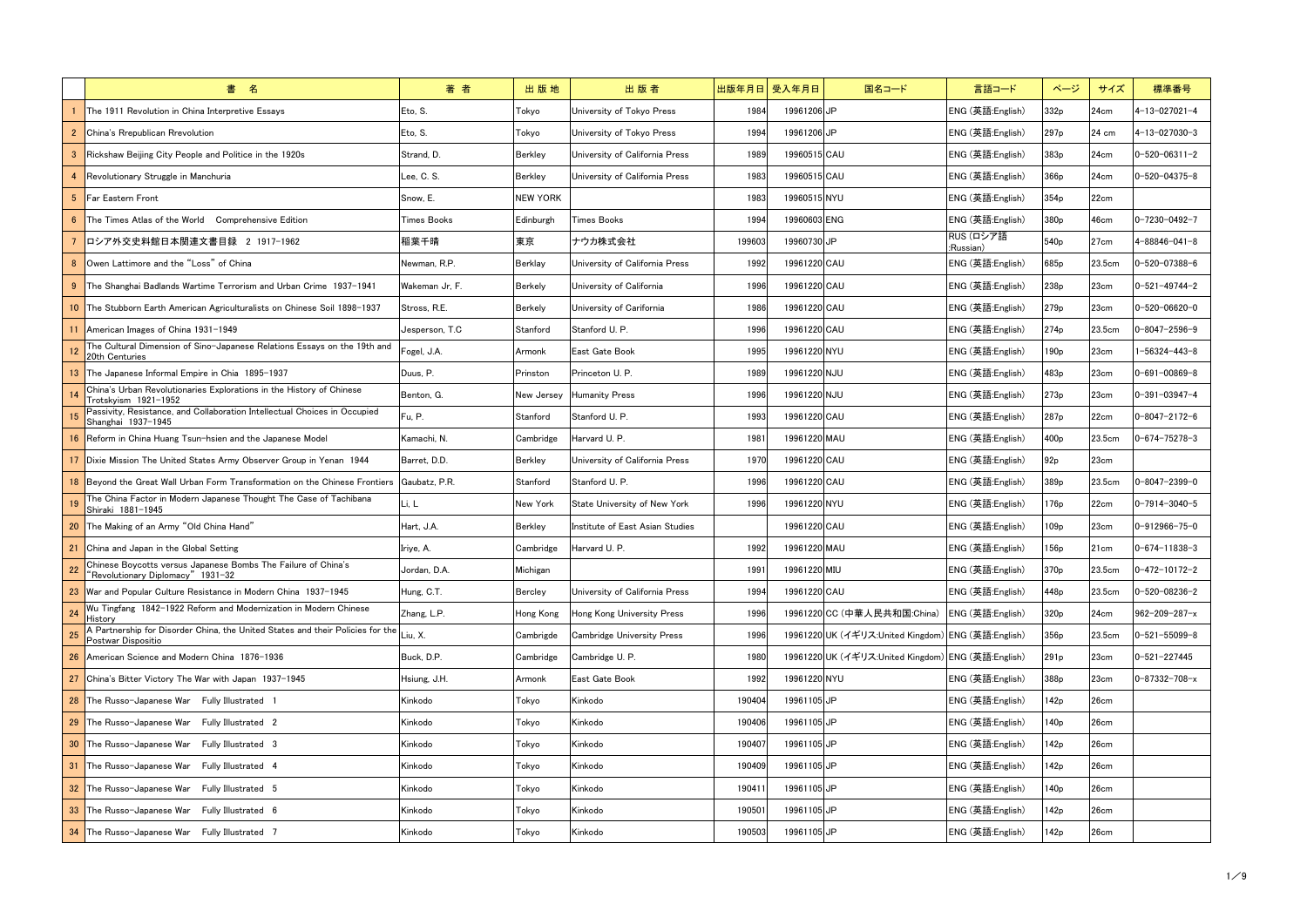|                 | 書 名                                                                                                | 著者                 | 出版地                       | 出版者                                 |        | 出版年月日 受入年月日  | 国名コード                                              | 言語コード                  | ページ               | サイズ    | 標準番号                    |
|-----------------|----------------------------------------------------------------------------------------------------|--------------------|---------------------------|-------------------------------------|--------|--------------|----------------------------------------------------|------------------------|-------------------|--------|-------------------------|
| 35 <sub>o</sub> | The Russo-Japanese War Fully Illustrated 8                                                         | Kinkodo            | Tokyo                     | Kinkodo                             | 190505 | 19961105 JP  |                                                    | ENG (英語:English)       | 142p              | 26cm   |                         |
|                 | 36 The Russo-Japanese War Fully Illustrated 9                                                      | Kinkodo            | Tokyo                     | Kinkodo                             | 190507 | 19961105 JP  |                                                    | ENG (英語:English)       | 142 <sub>p</sub>  | 26cm   |                         |
|                 | 37 ロシア外交史料館日本関連文書目録 1 1850-1917                                                                    | 稲葉千晴               | 東京                        | ナウカ株式会社                             | 199702 | 19970224 JP  |                                                    | RUS (ロシア語<br>:Russian) | 448 <sub>p</sub>  | 27cm   | 4-88846-042-6           |
|                 | 38 The China Year Book 1931-32                                                                     | Woodhead, H. G. W. | Shanghai                  | North China Daily News              | 1932   |              | 19970224 CC (中華人民共和国:China)                        | ENG (英語:English)       | 847p              | 22cm   |                         |
|                 | 39 Conspiracy at Mukden The Rise of Japanese Military                                              | Yoshihashi, T.     | New Haven                 | Yale U. P.                          | 1963   |              | 19970224 UK (イギリス:United Kingdom) ENG (英語:English) |                        | 292 <sub>p</sub>  | 22cm   |                         |
|                 | 40 The Sian Incident A Pivotal Point in Modern Chinese History                                     | Wu Tien-wei        |                           | East Lansing University of Michigan | 1976   | 19970202 MIU |                                                    | ENG (英語:English)       | 302 <sub>p</sub>  | 23cm   | $0 - 89264 - 026 - x$   |
|                 | 41 The Literature of Travel in the Japanese Rediscovery of China 1862-19                           | Fogel, J. A.       | Stanford                  | Stanford U. P.                      | 1996   | 19970630 CAU |                                                    | ENG (英語:English)       | 433p              | 24.5cm |                         |
|                 | 42 China 1898-1912 The Xinzheng Revolution and Japan                                               | Reynolds, D.R.     | Cambridge                 | Harvard U. P.                       | 1993   | 19970630 MAU |                                                    | ENG (英語:English)       | 329 <sub>p</sub>  | 24.5cm |                         |
| 43              | Sowing the Seeds of Change Chinese Students Japanese Teachers 1895-<br>1905                        | Harrell, P.        | Stanford                  | Stanford U. P.                      | 1992   | 19970630 CAU |                                                    | ENG (英語:English)       | 289 <sub>p</sub>  | 24.5cm |                         |
|                 | 44 Britain and Japan Biographical Portraits 1                                                      | Nish, I.           | Folkston                  | Japan Library                       |        |              | 19970710 UK (イギリス:United Kingdom) ENG (英語:English) |                        | 366p              | 23.5cm | $-873410 - 26 - 3$      |
|                 | 45 Britain and Japan Biographical Portraits 2                                                      | Nish, I.           | Folkston                  | Japan Library                       |        |              | 19970710 UK (イギリス:United Kingdom) ENG (英語:English) |                        | 400 <sub>p</sub>  | 23.5cm | 1-873410-62-X           |
|                 | 46 China Memoirs Chiang Kai-shek and the War Against Japan                                         | Lattimore, O.      | Tokyo                     | University of Tokyo Press           |        | 19970710 JP  |                                                    | ENG (英語:English)       | 268p              | 23.5cm | 4-13-027025-7           |
|                 | 47 The Modernization of Manchuria An Annotated Bibliography                                        | Suleski, R.        | Hong Kong                 | <b>Chinese University Press</b>     | 1985   |              | 19970710 CC (中華人民共和国:China)                        | ENG (英語:English)       | 228p              | 23cm   | 962-201-537-9           |
|                 | 48 Teaching in Wartime China                                                                       | Gulick, E.V.       | Massachuset               | University of Massachusets          | 1995   | 19970516 MAU |                                                    | ENG (英語:English)       | 294 <sub>p</sub>  | 23.5cm | $0 - 87023 - 912 - 0$   |
|                 | 49 Twin Stars of China                                                                             | Carlson, E.F.      | New York                  | Vail-Ballou Press                   | 1940   | 19970510 NYU |                                                    | ENG (英語:English)       | 347 <sub>p</sub>  | 22cm   |                         |
|                 | <b>50</b> Peasant Nationalism and Communist Power                                                  | Johnson, C.A.      | Stanford                  | <b>Stanford University Press</b>    | 1962   | 19970510 CAU |                                                    | ENG (英語:English)       | 272p              | 23.5cm |                         |
|                 | <b>51</b> Facing Japan Chinese Politics and Japanese Imperialism 1931-1937                         | Coble, P.M.        | Massachuset               | Harvard U. P.                       | 1991   | 19970516 MAU |                                                    | ENG (英語:English)       | 512p              | 23.5cm | $0 - 674 - 29011 - 9$   |
|                 | 52 From Vagabond to Journalist Edger Snow in Asia 1928-1941                                        | Farnsworth, R.     | St.Louis                  | University of Missouri Press        | 1996   | 19970516 TNU |                                                    | ENG (英語:English)       | 463p              | 24cm   | $ 0 - 8262 - 1060 - 0 $ |
|                 | 53 How the Peace Was Lost The 1993 Memorandum                                                      | Waldron, A.        | Stanford                  | Hoover Institution                  | 1994   | 19970516 CAL |                                                    | ENG (英語:English)       | 176p              | 23cm   | $0 - 8179 - 9152 - 2$   |
|                 | 54 MY Twenty-Five Years in China                                                                   | Powell, J.B.       | New York                  | Da Capo Press                       | 1976   | 19961115 NYU |                                                    | ENG (英語:English)       | 450 <sub>p</sub>  | 22cm   |                         |
| 55              | Wang Shiwei and "Wild Lilies" Rectification and Purges in the Chinese<br>Communist Party 1942-1944 | Dai, Q.            |                           | East Gate Book                      | 1994   | 19970630     |                                                    | ENG (英語:English)       | 234 <sub>p</sub>  | 23cm   | $-56324-256-7$          |
|                 | 56 Molding the Medium The Chinese Communist Party and the Liberation Daily                         | Sharpe, M.E.       |                           | East Gate Book                      | 1990   | 19970630     |                                                    | ENG (英語:English)       | 199 <sub>p</sub>  | 23.5cm | $0 - 87332 - 662 - 8$   |
|                 | 57 The Origins of Japanese Trade Superemacy                                                        | Howe, C.           | London                    | Hurst & co                          | 1996   | 19970630 ENK |                                                    | ENG (英語:English)       | 499 <sub>p</sub>  | 22cm   | $-85065 - 221 - x$      |
|                 | 58 A Hidden Fire Russian and Japanese Cultural Encounters 1868-1926                                | Rimer, Th.         | <b>WASHINGTO</b><br>N.D.C | Woodrow Wilson Center Press         | 1995   | 19970630 WAU |                                                    | ENG (英語:English)       | 311p              | 23.5cm | $0 - 8047 - 2513 - 6$   |
|                 | <b>59</b> H.B.Morse Custom Commissioner and Historian of China                                     | Smith, R. J.       | Kentucky                  | University of Kentucky              | 1995   | 19970630 KEU |                                                    | ENG (英語:English)       | 328p              | 23.5cm | $0 - 8131 - 1934 - 0$   |
|                 | 60 The Cambridge History of China 1                                                                | Twitchet, D.       | Cambridge                 | Cambridge U. P.                     | 1986   |              | 19970610 UK (イギリス:United Kingdom) ENG (英語:English) |                        | 1022p             | 23cm   | $0 - 521 - 24327 - 0$   |
|                 | 61 The Cambridge History of China 6                                                                | Franke, H.         | Cambridge                 | Cambridge U. P.                     | 1994   | 19970610 NYU |                                                    | ENG (英語:English)       | 879 <sub>p</sub>  | 23cm   | $0 - 521 - 24331 - 9$   |
|                 | 62 The Cambridge History of China 6                                                                | Franke, H.         | Cambridge                 | Cambridge U.P.                      | 1994   | 19970610 NYU |                                                    | ENG (英語:English)       | 879 <sub>p</sub>  | 23cm   | $0 - 521 - 24331 - 9$   |
|                 | 63 The Cambridge History of China 12                                                               | Fairbank, J.K.     | Cambridge                 | Cambridge U. P.                     | 1983   |              | 19970610 UK (イギリス:United Kingdom) ENG (英語:English) |                        | 1020 <sub>p</sub> | 23cm   | $0 - 521 - 23541 - 3$   |
|                 | 64 The Cambridge History of China 15                                                               | Fairbank, J.K.     | Cambridge                 | Cambridge U. P.                     | 1991   |              | 19970610 UK (イギリス:United Kingdom) ENG (英語:English) |                        | 1133p             | 23cm   | $0 - 521 - 24337 - 8$   |
|                 | 65 Fate and Fortune in Rural China                                                                 | Lee, J.            | Cambridge                 | Cambridge U. P.                     | 1997   |              | 19970630UK (イギリス:United Kingdom) ENG (英語:English)  |                        | 302 <sub>p</sub>  | 23.5cm | $0 - 521 - 58119 - 2$   |
|                 | 66 The Cambridge History of China $3-1$                                                            | Twitchet, D.       | Cambridge                 | Cambridge U. P.                     | 1979   |              | 19970715 UK (イギリス:United Kingdom) ENG (英語:English) |                        | 870 <sub>p</sub>  | 23.5cm | $0 - 521 - 21446 - 7$   |
|                 | 67 A Maritime Regime For Northeast Asia                                                            | Valencia, M.J.     | New York                  | Oxford U. P.                        | 1996   | 19970715 NYU |                                                    | ENG (英語:English)       | 339 <sub>p</sub>  | 22cm   | $0 - 19 - 587595 - 8$   |
|                 | 68 China and the Origins of the Pacific War 1931-1941                                              | Sun, Y.            | Scranton                  | <b>Macmillan Press</b>              | 1993   | 19970715 PAU |                                                    | ENG (英語:English)       | 253p              | 21cm   | $0 - 333 - 69436 - 8$   |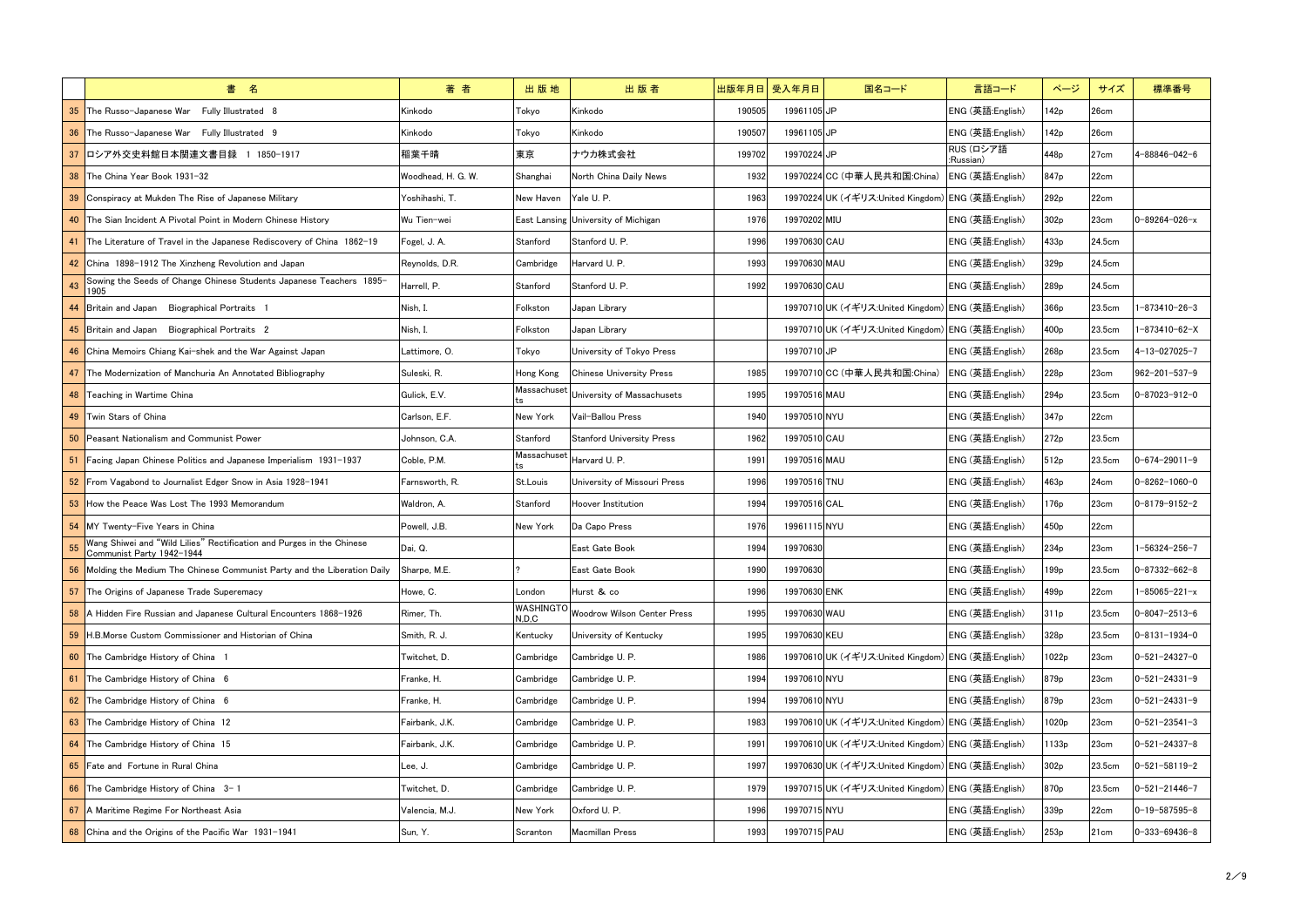|      | 書 名                                   | 著者             | 出版地       | 出版者             |          | 出版年月日 受入年月日 | 国名コード                                              | 言語コード            | ページ               | サイズ              | 標準番号                  |
|------|---------------------------------------|----------------|-----------|-----------------|----------|-------------|----------------------------------------------------|------------------|-------------------|------------------|-----------------------|
|      | 69 The Cambridge History of China 7-1 | Twitchet, D.   | Cambridge | Cambridge U. P. | 1988     |             | 19970722 UK (イギリス:United Kingdom) ENG (英語:English) |                  | 1000p             | 23.5cm           | $ 0-521-24332-7 $     |
|      | 70 The Cambridge History of China 11  | Twitchet, D.   | Cambridge | Cambridge U.P.  | 1980     |             | 19970722 UK (イギリス:United Kingdom) ENG (英語:English) |                  | 774 <sub>p</sub>  | 23.5cm           | $0 - 521 - 22029 - 7$ |
| 71   | The Cambridge History of China 13     | Fairbank, J.K. | Cambridge | Cambridge U. P. | 1986     |             | 19970722 UK (イギリス:United Kingdom) ENG (英語:English) |                  | 1110 <sub>p</sub> | 23.5cm           | $0 - 521 - 24338 - 6$ |
|      | 72 The Cambridge History of China 14  | Fairbank, J.K. | Cambridge | Cambridge U. P. | 1987     |             | 19970722 UK (イギリス:United Kingdom) ENG (英語:English) |                  | 740 <sub>p</sub>  | 23.5cm           | $0 - 521 - 24336 - x$ |
|      | 国際検察局(IPS) 尋問調書 1                     | 粟屋 憲太郎 編       | 東京        | 日本図書センター        | 19930802 |             | 19970718 CC (中華人民共和国:China)                        | ENG (英語:English) | 534 <sub>p</sub>  | 30cm             | 4-8205-6110-3         |
|      | 国際検察局(IPS)尋問調書 2                      | 粟屋 憲太郎 編       | 東京        | 日本図書センター        | 19930802 |             | 19970718 CC (中華人民共和国:China)                        | ENG (英語:English) | 452p              | 30cm             | 4-8205-6110-3         |
|      | <mark>75 国際検察局(IPS)尋問調書 3</mark>      | 粟屋 憲太郎 編       | 東京        | 日本図書センター        | 19930802 |             | 19970718 CC (中華人民共和国:China) ENG (英語:English)       |                  | 450 <sub>p</sub>  | 30cm             | 4-8205-6110-3         |
|      | 国際検察局(IPS)尋問調書 4                      | 粟屋 憲太郎 編       | 東京        | 日本図書センター        | 19930802 |             | 19970718 CC (中華人民共和国:China)                        | ENG (英語:English) | 466p              | 30cm             | 4-8205-6110-3         |
| 77   | 国際検察局(IPS)尋問調書 5                      | 粟屋 憲太郎 編       | 東京        | 日本図書センター        | 19930802 |             | 19970718 CC (中華人民共和国:China)                        | ENG (英語:English) | 340 <sub>p</sub>  | 30cm             | 4-8205-6110-3         |
|      | 78 国際検察局(IPS)尋問調書 6                   | 粟屋 憲太郎 編       | 東京        | 日本図書センター        | 19930802 |             | 19970718 CC (中華人民共和国:China) ENG (英語:English)       |                  | 488p              | 30cm             | 4-8205-6110-3         |
|      | 国際検察局(IPS)尋問調書 7                      | 粟屋 憲太郎 編       | 東京        | 日本図書センター        | 19930802 |             | 19970718 CC (中華人民共和国:China)                        | ENG (英語:English) | 438p              | 30cm             | 4-8205-6110-3         |
|      | 80 国際検察局(IPS)尋問調書 8                   | 粟屋 憲太郎 編       | 東京        | 日本図書センター        | 19930802 |             | 19970718 CC (中華人民共和国:China)                        | ENG (英語:English) | 566p              | 30cm             | 4-8205-6110-3         |
| 81   | 国際検察局(IPS)尋問調書 9                      | 粟屋 憲太郎 編       | 東京        | 日本図書センター        | 19930802 |             | 19970718 CC (中華人民共和国:China) ENG (英語:English)       |                  | 522p              | 30cm             | 4-8205-6110-3         |
| 82   | 国際検察局(IPS)尋問調書 10                     | 粟屋 憲太郎 編       | 東京        | 日本図書センター        | 19930802 |             | 19970718 CC (中華人民共和国:China)                        | ENG (英語:English) | 468p              | 30cm             | 4-8205-6110-3         |
|      | 83   国際検察局(IPS) 尋問調書 11               | 粟屋 憲太郎 編       | 東京        | 日本図書センター        | 19930802 |             | 19970718 CC (中華人民共和国:China)                        | ENG (英語:English) | 501 <sub>p</sub>  | 30cm             | 4-8205-6110-3         |
|      | 84  国際検察局(IPS)尋問調書 12                 | 粟屋 憲太郎 編       | 東京        | 日本図書センター        | 19930802 |             | 19970718 CC (中華人民共和国:China)                        | ENG (英語:English) | 568p              | 30cm             | 4-8205-6110-3         |
| 85   | 国際検察局(IPS)尋問調書 13                     | 粟屋 憲太郎 編       | 東京        | 日本図書センター        | 19930802 |             | 19970718 CC (中華人民共和国:China)                        | ENG (英語:English) | 488p              | 30cm             | 4-8205-6110-3         |
|      | 86 国際検察局(IPS)尋問調書 14                  | 粟屋 憲太郎 編       | 東京        | 日本図書センター        | 19930802 |             | 19970718 CC (中華人民共和国:China)                        | ENG (英語:English) | 474 <sub>p</sub>  | 30cm             | 4-8205-6110-3         |
| 87   | 国際検察局(IPS)尋問調書 15                     | 粟屋 憲太郎 編       | 東京        | 日本図書センター        | 19930802 |             | 19970718 CC (中華人民共和国:China) ENG (英語:English)       |                  | 477 <sub>p</sub>  | 30 <sub>cm</sub> | 4-8205-6110-3         |
|      | 88 国際検察局(IPS)尋問調書 16                  | 粟屋 憲太郎 編       | 東京        | 日本図書センター        | 19930802 |             | 19970718 CC (中華人民共和国:China)                        | ENG (英語:English) | 683p              | 30cm             | 4-8205-6110-3         |
|      | 89 国際検察局(IPS)尋問調書 17                  | 粟屋 憲太郎 編       | 東京        | 日本図書センター        | 19930802 |             | 19970718 CC (中華人民共和国:China) ENG (英語:English)       |                  | 410 <sub>p</sub>  | 30cm             | $4 - 8205 - 6110 - 3$ |
|      | 90 国際検察局(IPS)尋問調書 18                  | 粟屋 憲太郎 編       | 東京        | 日本図書センター        | 19930802 |             | 19970718 CC (中華人民共和国:China) ENG (英語:English)       |                  | 506 <sub>p</sub>  | 30cm             | 4-8205-6110-3         |
| - 91 | ■国際検察局(IPS)尋問調書 19                    | 粟屋 憲太郎 編       | 東京        | 日本図書センター        | 19930802 |             | 19970718 CC (中華人民共和国:China) ENG (英語:English)       |                  | 658p              | 30cm             | 4-8205-6110-3         |
|      | 92   国際検察局(IPS)尋問調書 20                | 粟屋 憲太郎 編       | 東京        | 日本図書センター        | 19930802 |             | 19970718 CC (中華人民共和国:China)                        | ENG (英語:English) | 524 <sub>p</sub>  | 30 <sub>cm</sub> | 4-8205-6110-3         |
|      | 93   国際検察局(IPS) 尋問調書 21               | 粟屋 憲太郎 編       | 東京        | 日本図書センター        | 19930802 |             | 19970718 CC (中華人民共和国:China)                        | ENG (英語:English) | 577 <sub>p</sub>  | 30cm             | 4-8205-6110-3         |
|      | ┃94  国際検察局(IPS)尋問調書 22                | 粟屋 憲太郎 編       | 東京        | 日本図書センター        | 19930802 |             | 19970718 CC (中華人民共和国:China) ENG (英語:English)       |                  | 449 <sub>p</sub>  | 30cm             | $4 - 8205 - 6110 - 3$ |
|      | <mark>95 </mark> 国際検察局(IPS)尋問調書 23    | 粟屋 憲太郎 編       | 東京        | 日本図書センター        | 19930802 |             | 19970718 CC (中華人民共和国:China)                        | ENG (英語:English) | 489p              | 30 <sub>cm</sub> | 4-8205-6110-3         |
|      | 96 国際検察局(IPS)尋問調書 24                  | 粟屋 憲太郎 編       | 東京        | 日本図書センター        | 19930802 |             | 19970718 CC (中華人民共和国:China)                        | ENG (英語:English) | 517 <sub>p</sub>  | 30cm             | 4-8205-6110-3         |
|      | 97 国際検察局(IPS)尋問調書 25                  | 粟屋 憲太郎 編       | 東京        | 日本図書センター        | 19930802 |             | 19970718 CC (中華人民共和国:China) ENG (英語:English)       |                  | 478p              | 30cm             | 4-8205-6110-3         |
|      | 98 国際検察局(IPS)尋問調書 26                  | 粟屋 憲太郎 編       | 東京        | 日本図書センター        | 19930802 |             | 19970718 CC (中華人民共和国:China)                        | ENG (英語:English) | 509 <sub>p</sub>  | 30 <sub>cm</sub> | 4-8205-6110-3         |
|      | 99 国際検察局(IPS)尋問調書 27                  | 粟屋 憲太郎 編       | 東京        | 日本図書センター        | 19930802 |             | 19970718 CC (中華人民共和国:China)                        | ENG (英語:English) | 551p              | 30cm             | 4-8205-6110-3         |
|      | 100 国際検察局(IPS)尋問調書 28                 | 粟屋 憲太郎 編       | 東京        | 日本図書センター        | 19930802 |             | 19970718 CC (中華人民共和国:China) ENG (英語:English)       |                  | 538p              | 30cm             | 4-8205-6110-3         |
|      | 101 国際検察局(IPS)尋問調書 29                 | 粟屋 憲太郎 編       | 東京        | 日本図書センター        | 19930802 |             | 19970718 CC (中華人民共和国:China)                        | ENG (英語:English) | 523 <sub>p</sub>  | 30cm             | 4-8205-6110-3         |
|      | 102 国際検察局(IPS)尋問調書 30                 | 粟屋 憲太郎 編       | 東京        | 日本図書センター        | 19930802 |             | 19970718 CC (中華人民共和国:China)                        | ENG (英語:English) | 520 <sub>p</sub>  | 30cm             | $4 - 8205 - 6110 - 3$ |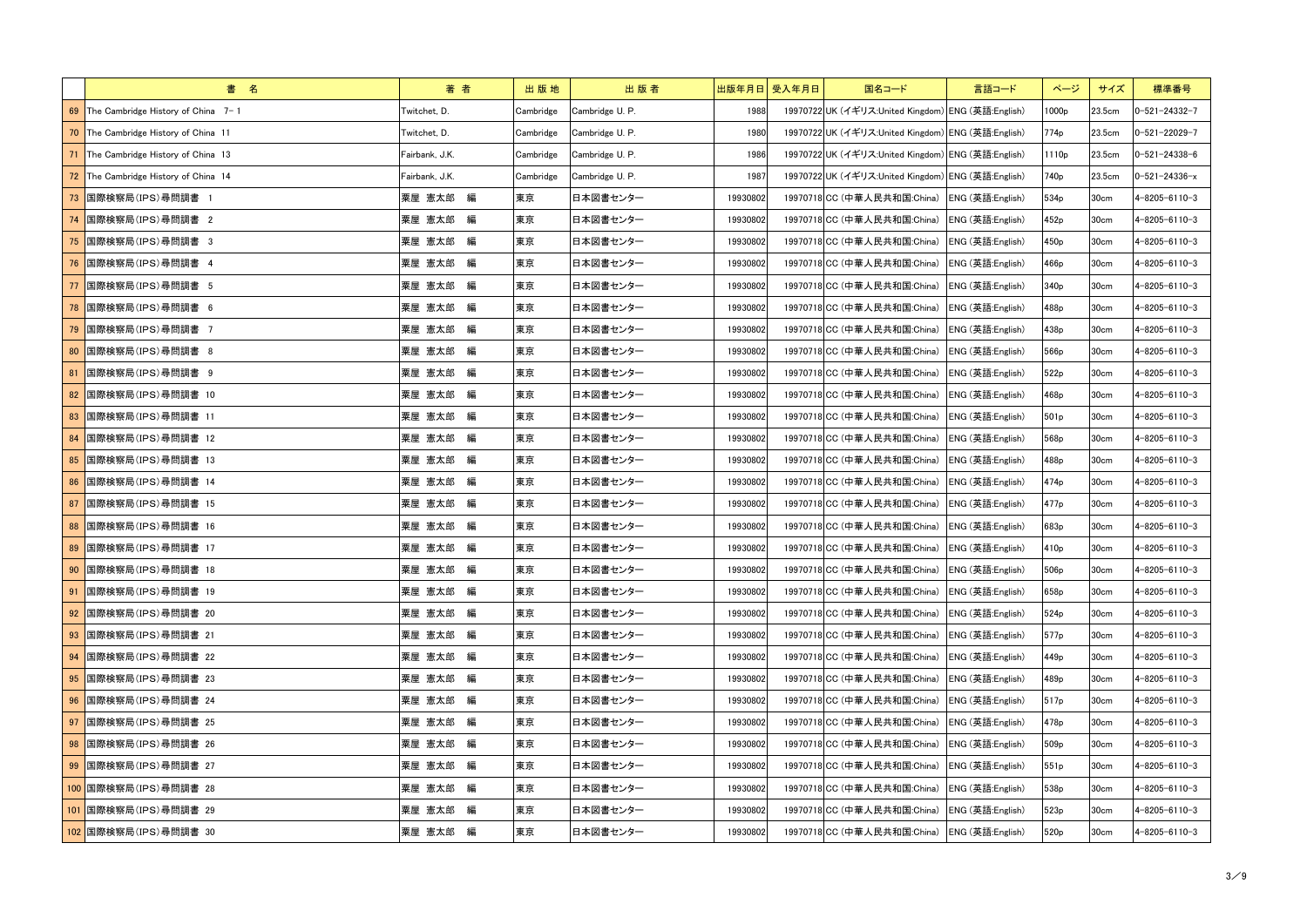|     | 書 名                                                                                                        | 著者               | 出版地       | 出版者                                 |          | 出版年月日 受入年月日<br>国名コード                         | 言語コード            | ページ              | サイズ              | 標準番号                  |
|-----|------------------------------------------------------------------------------------------------------------|------------------|-----------|-------------------------------------|----------|----------------------------------------------|------------------|------------------|------------------|-----------------------|
|     | 103 国際検察局(IPS)尋問調書 31                                                                                      | 粟屋 憲太郎 編         | 東京        | 日本図書センター                            | 19930802 | 19970718 CC (中華人民共和国:China)                  | ENG (英語:English) | 516 <sub>p</sub> | 30cm             | $4 - 8205 - 6110 - 3$ |
|     | 104  国際検察局(IPS)尋問調書 32                                                                                     | 粟屋 憲太郎 編         | 東京        | 日本図書センター                            | 19930802 | 19970718 CC (中華人民共和国:China)                  | ENG (英語:English) | 496 <sub>p</sub> | 30 <sub>cm</sub> | 4-8205-6110-3         |
|     | 105 国際検察局(IPS)尋問調書 33                                                                                      | 粟屋 憲太郎 編         | 東京        | 日本図書センター                            | 19930802 | 19970718 CC (中華人民共和国:China)                  | ENG (英語:English) | 469p             | 30cm             | $4 - 8205 - 6110 - 3$ |
|     | 106 国際検察局(IPS)尋問調書 34                                                                                      | 粟屋 憲太郎 編         | 東京        | 日本図書センター                            | 19930802 | 19970718 CC (中華人民共和国:China) ENG (英語:English) |                  | 396 <sub>p</sub> | 30cm             | 4-8205-6110-3         |
|     | 107 国際検察局(IPS)尋問調書 35                                                                                      | 粟屋 憲太郎 編         | 東京        | 日本図書センター                            | 19930802 | 19970718 CC (中華人民共和国:China)                  | ENG (英語:English) | 460 <sub>p</sub> | 30cm             | 4-8205-6110-3         |
|     | 108  国際検察局(IPS)尋問調書 36                                                                                     | 粟屋 憲太郎 編         | 東京        | 日本図書センター                            | 19930802 | 19970718 CC (中華人民共和国:China)                  | ENG (英語:English) | 510 <sub>p</sub> | 30cm             | $4 - 8205 - 6110 - 3$ |
|     | 109 国際検察局(IPS)尋問調書 37                                                                                      | 粟屋 憲太郎 編         | 東京        | 日本図書センター                            | 19930802 | 19970718 CC (中華人民共和国:China) ENG (英語:English) |                  | 505 <sub>p</sub> | 30cm             | 4-8205-6110-3         |
|     | 110  国際検察局(IPS)尋問調書 38                                                                                     | 粟屋 憲太郎 編         | 東京        | 日本図書センター                            | 19930802 | 19970718 CC (中華人民共和国:China)                  | ENG (英語:English) | 356 <sub>p</sub> | 30 <sub>cm</sub> | 4-8205-6110-3         |
|     | 111 国際検察局(IPS)尋問調書 39                                                                                      | 粟屋 憲太郎 編         | 東京        | 日本図書センター                            | 19930802 | 19970718 CC (中華人民共和国:China)                  | ENG (英語:English) | 465 <sub>p</sub> | 30cm             | 4-8205-6110-3         |
|     | 112 国際検察局(IPS)尋問調書 40                                                                                      | 粟屋 憲太郎 編         | 東京        | 日本図書センター                            | 19930802 | 19970718 CC (中華人民共和国:China) ENG (英語:English) |                  | 437 <sub>p</sub> | 30cm             | $4 - 8205 - 6110 - 3$ |
|     | 113 国際検察局(IPS)尋問調書 41                                                                                      | 粟屋 憲太郎 編         | 東京        | 日本図書センター                            | 19930802 | 19970718 CC (中華人民共和国:China)                  | ENG (英語:English) | 452p             | 30 <sub>cm</sub> | 4-8205-6110-3         |
|     | 114 国際検察局(IPS)尋問調書 42                                                                                      | 粟屋 憲太郎 編         | 東京        | 日本図書センター                            | 19930802 | 19970718 CC (中華人民共和国:China)                  | ENG (英語:English) | 470 <sub>p</sub> | 30cm             | 4-8205-6110-3         |
|     | 115 国際検察局(IPS)尋問調書 43                                                                                      | 粟屋 憲太郎 編         | 東京        | 日本図書センター                            | 19930802 | 19970718 CC (中華人民共和国:China) ENG (英語:English) |                  | 432p             | 30cm             | 4-8205-6110-3         |
|     | 116 国際検察局(IPS)尋問調書 44                                                                                      | 粟屋 憲太郎 編         | 東京        | 日本図書センター                            | 19930802 | 19970718 CC (中華人民共和国:China)                  | ENG (英語:English) | 421 <sub>p</sub> | 30cm             | 4-8205-6110-3         |
|     | 117 国際検察局(IPS)尋問調書 45                                                                                      | 粟屋 憲太郎 編         | 東京        | 日本図書センター                            | 19930802 | 19970718 CC (中華人民共和国:China)                  | ENG (英語:English) | 434p             | 30cm             | $4 - 8205 - 6110 - 3$ |
|     | 118 国際検察局(IPS)尋問調書 46                                                                                      | 粟屋 憲太郎 編         | 東京        | 日本図書センター                            | 19930802 | 19970718 CC (中華人民共和国:China) ENG (英語:English) |                  | 429 <sub>p</sub> | 30cm             | $4 - 8205 - 6110 - 3$ |
|     | 119 国際検察局(IPS)尋問調書 47                                                                                      | 粟屋 憲太郎 編         | 東京        | 日本図書センター                            | 19930802 | 19970718 CC (中華人民共和国:China)                  | ENG (英語:English) | 462p             | 30cm             | 4-8205-6110-3         |
|     | 120 国際検察局(IPS)尋問調書 48                                                                                      | 粟屋 憲太郎 編         | 東京        | 日本図書センター                            | 19930802 | 19970718 CC (中華人民共和国:China)                  | ENG (英語:English) | 476 <sub>p</sub> | 30cm             | 4-8205-6110-3         |
|     | 121 国際検察局(IPS)尋問調書 49                                                                                      | 粟屋 憲太郎 編         | 東京        | 日本図書センター                            | 19930802 | 19970718 CC (中華人民共和国:China) ENG (英語:English) |                  | 523 <sub>p</sub> | 30cm             | $4 - 8205 - 6110 - 3$ |
|     | 122  国際検察局(IPS)尋問調書 50                                                                                     | 粟屋 憲太郎 編         | 東京        | 日本図書センター                            | 19930802 | 19970718 CC (中華人民共和国:China) ENG (英語:English) |                  | 613p             | 30cm             | 4-8205-6110-3         |
|     | 123 国際検察局(IPS)尋問調書 51                                                                                      | 粟屋 憲太郎 編         | 東京        | 日本図書センター                            | 19930802 | 19970718 CC (中華人民共和国:China) ENG (英語:English) |                  | 480 <sub>p</sub> | 30 <sub>cm</sub> | $4 - 8205 - 6110 - 3$ |
|     | 124 国際検察局(IPS)尋問調書 52                                                                                      | 粟屋 憲太郎 編         | 東京        | 日本図書センター                            | 19930802 | 19970718 CC (中華人民共和国:China) ENG (英語:English) |                  | 564 <sub>p</sub> | 30cm             | $4 - 8205 - 6110 - 3$ |
|     | 125 The Japanese and Sun Yat-sen                                                                           | Jansen, M.B.     | Stanford  | Stanford U. P.                      | 1954     | 19971015 CAU                                 | ENG (英語:English) | 280 <sub>p</sub> | 22cm             |                       |
|     | 126 The Making of a Chinese City History and Historigraphy in Harbin                                       | Clausen, S.      | Armonk    | M.E.Sharp                           | 1995     | 19971015 NYU                                 | ENG (英語:English) | 243 <sub>p</sub> | 23cm             | $1 - 56324 - 476 - 4$ |
|     | 127 Germany and Republican China                                                                           | Kirby, W.C.      | Stanford  | Stanford U. P.                      | 1984     | 19971016 CAU                                 | ENG (英語:English) | 371p             | 21cm             | $0 - 8047 - 1209 - 3$ |
|     | 128 Imperial Rivals China Russia and Their Disputed Frontier                                               | Paine, S.C.M     | New York  | M.E.Sharpe                          | 1992     | 19961220 NYU                                 | ENG (英語:English) | 176 <sub>p</sub> | 23cm             | 1-56324-724-0         |
|     | 129 Rediscovering Russia in Asia Siberia and the Russian Far East                                          | Kotkin, S.       | New York  | M.E.Sharpe                          | 1995     | 19961220 NYU                                 | ENG (英語:English) | 380 <sub>p</sub> | 23cm             | 1-56324-546-9         |
|     | 130 Japan and Britain in Shanghai 1925-31                                                                  | Goto, H.         |           |                                     | 1995     | 19971027                                     | ENG (英語:English) | 210 <sub>p</sub> | 22cm             | $0 - 333 - 64324 - 0$ |
|     | 131 The Economic Development of Manchuria The Rise of a Frontier Economy                                   | Chao, K.         |           | East Lansing University of Michigan | 1983     | 19971110 MIU                                 | ENG (英語:English) | 139p             | 23cm             | $0 - 89264 - 043 - x$ |
|     | 132 Who was Who in the People's Republic of China 1 A-O                                                    | Saur, K.G.       |           |                                     |          | 19971112                                     | ENG (英語:English) | 364 <sub>p</sub> | 30cm             | $3 - 598 - 11331 - 5$ |
|     | 133 Who was Who in the People's Republic of China 2 P-Z                                                    | Saur, K.G.       |           |                                     |          | 19971112                                     | ENG (英語:English) | 359 <sub>p</sub> | 30cm             | $3 - 598 - 11331 - 5$ |
|     | 134 The China Year book 1925                                                                               | Woodhead, H.G.W. | Shanghai  | North China Daily News              | 1928     | 19971127 CC (中華人民共和国:China)                  | ENG (英語:English) | 847 <sub>p</sub> | 22cm             |                       |
|     | 135 Missionaries of Revolution Soviet Advisers and Nationalist China 1920-1927 Wilbur, C.M.                |                  | Cambridge | <b>Harvard University Press</b>     | 198910   | 19971127 MAU                                 | ENG (英語:English) | 916 <sub>p</sub> | 26cm             |                       |
| 136 | Documents on Comunismmm, Nationalism and Soviet Advisers in China<br>Papers Seized in the 1927 Peking Raid | Wilbur, C.M.     | New York  | Columbia U. P.                      | 1956     | 19971127 NY                                  | ENG (英語:English) | 635 <sub>p</sub> | 24cm             |                       |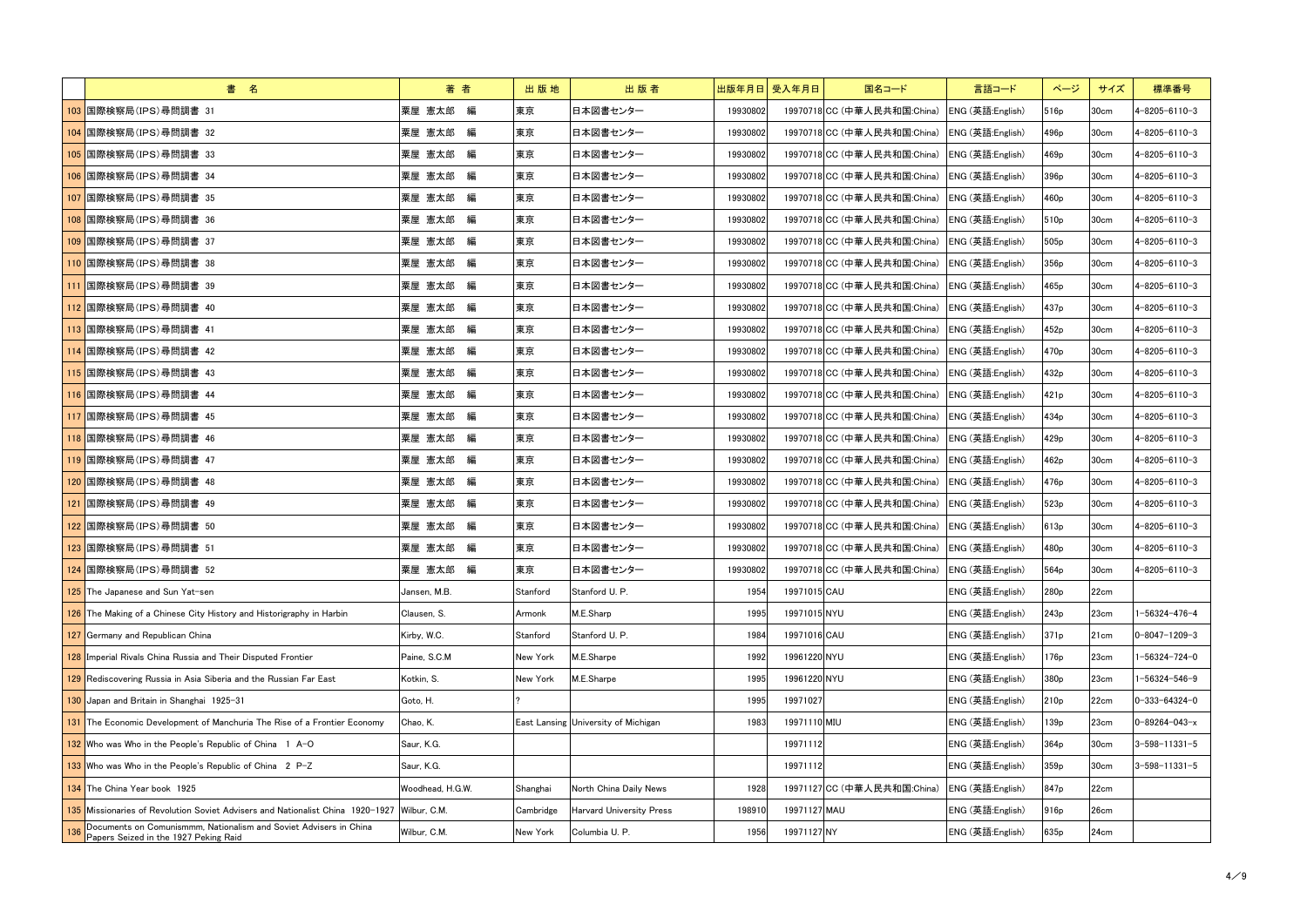| 書 名                                                                                      | 著者                                | 出版地         | 出版者                                          | 出版年月日 受入年月日 | 国名コード                                              | 言語コード            | ページ              | サイズ    | 標準番号                  |
|------------------------------------------------------------------------------------------|-----------------------------------|-------------|----------------------------------------------|-------------|----------------------------------------------------|------------------|------------------|--------|-----------------------|
| 137 The Origns of the First United Front in China The Roll of Sneevliet                  | Saich. T.                         | Amsterdam   | International Institute of Social<br>Science | 1991        | 19971127 NE (オランダ:Netherlands)                     | ENG (英語:English) | 495 <sub>p</sub> | 24.5cm |                       |
| 138 The Origns of the First United Front in China The Roll of Sneevliet                  | Saich, T.                         | Amsterdam   | International Institute of Social<br>Science | 1991        | 19971127 NE (オランダ:Netherlands)                     | ENG (英語:English) | 488p             | 24.5cm |                       |
| <b>139</b> The Far Eastern Crisis Recollections and Observations                         | Stimson, H.L.                     | New York    | Harper and Brothers                          | 1936        | 19971128 NYU                                       | ENG (英語:English) | 301 <sub>p</sub> | 24cm   |                       |
| 140 Problems of the Pacific Proceeding of the 3rd Conference of the IPS                  | Institute of Pacific<br>Relations | Chicago     | University of Chicago Press                  | 193006      | 19971128 ILU                                       | ENG (英語:English) | 708 <sub>p</sub> | 24cm   |                       |
| 141 Sun Yat-Sen University in Moscow A Personal Account                                  | Yueh, S.                          | St.Louise   | University of Kansas                         | 1971        | 19971127 KAU                                       | ENG (英語:English) | 270 <sub>p</sub> | 23cm   |                       |
| 142 China and Russia The Great Game                                                      | Clubb, E.O.                       | New York    | Columbia U. P.                               | 1971        | 19971127 NYU                                       | ENG (英語:English) | 590 <sub>p</sub> | 20cm   |                       |
| 143 Soviet Far Eastern Policy 1931-1945                                                  | Moore, H.L.                       | Princeton   | Princeton U. P.                              | 1945        | 19971127 NJU                                       | ENG (英語:English) | 299 <sub>p</sub> | 20cm   |                       |
| The Strange Neutrarity Soviet-Japanese Relations during the Secnd World<br>War 1941-1945 | Lensen, G.A.                      | Tallahassee | <b>Diplomatic Press</b>                      | 1972        | 19971127 FLU                                       | ENG (英語:English) | 342p             | 24cm   |                       |
| 145 Soviet Policy and the Chinese Communists 1931-1946                                   | McLane, C.B.                      | New York    | Columbia U. P.                               | 1958        | 19971127 NYU                                       | ENG (英語:English) | 318p             | 23.5cm |                       |
| 146 Sino-Russian Relations A Short History                                               | Quested, R.K.I.                   | Sydney      | George Allen and Unwin                       | 1983        | 19971127 AUS                                       | ENG (英語:English) | 194p             | 21.5cm |                       |
| 147 China in the Tokugawa World                                                          | Jansen. M.                        | Massachuset | Harvard U. P.                                | 1992        | 19971210 MAU                                       | ENG (英語:English) | 155p             | 21.5cm | $0 - 674 - 11753 - 0$ |
| 148 Sino-Japanese Relations 1862-1927                                                    | Kuo, T. Y.                        | Columbia    | The East Asian Institute                     | 1930        | 19980224                                           | ENG (英語:English) | 260 <sub>p</sub> | 23cm   |                       |
| 149 The Cambridge History of China $8 - 2$                                               | Twitchet, D.                      | Cambridge   | Cambridge U. P.                              | 1998        | 19980402 UK (イギリス:United Kingdom) ENG (英語:English) |                  | 1232p            | 23.5cm | $0 - 521 - 24333 - 5$ |
| 150 Zen at War                                                                           | Brian, V.                         | New York    | Weatherhill                                  | 1997        | 19980408 NYU                                       | ENG (英語:English) | 235 <sub>p</sub> | 23cm   | $0 - 8348 - 0405 - 0$ |
| 151 外務省文書MF目録 Checklist of Archives                                                      | Uyehara, C.L.                     | Wasgington  | Library of Congress                          | 1954        | 19980428 WAU                                       | ENG (英語:English) | 274 <sub>p</sub> | 26cm   |                       |
| 152 Double Eagle and Rising Sun                                                          | Esthus, R.A.                      | Chicago     | Duke U. P.                                   | 1988        | 19980521 ILU                                       | ENG (英語:English) | 274 <sub>p</sub> | 24cm   | $0 - 8223 - 0778 - 2$ |
| 153 Railroads in Occupied China 1 京漢線 1                                                  | 4th Unit of U.S.AF.               | New York    | 14th Unit of U.S.AF.                         | 19441215    | 19980528 NYU                                       | ENG (英語:English) | 60p+図版 26.5cm    |        |                       |
| 154 Railroads in Occupied China 1 京漢線 2                                                  | 14th Unit of U.S.AF.              | New York    | 14th Unit of U.S.AF.                         | 19441215    | 19980528 NYU                                       | ENG (英語:English) | 60p+図版 26.5cm    |        |                       |
| 155 Railroads in Occupied China 1 京漢線 3                                                  | 4th Unit of U.S.AF.               | New York    | 14th Unit of U.S.AF.                         | 19441215    | 19980528 NYU                                       | ENG (英語:English) | 60p+図版 26.5cm    |        |                       |
| 156 Railroads in Occupied China 2 津浦線 1                                                  | 14th Unit of U.S.AF.              | New York    | 14th Unit of U.S.AF                          | 19450228    | 19980528 NYU                                       | ENG (英語:English) | 46p+図版 26.5cm    |        |                       |
| 157 Railroads in Occupied China 2 津浦線 2                                                  | 14TH Unit of U.S.AF.              | New York    | 14th Unit of U.S.AF.                         | 19450228    | 19980528 NYU                                       | ENG (英語:English) | 46p+図版 26.5cm    |        |                       |
| 158 Railroads in Occupied China 3 滬杭線                                                    | 14th Unit of U.S.AF.              | New York    | 14th Unit of U.S.Af.                         | 19450223    | 19980528 NYU                                       | ENG (英語:English) | 25p+図版 26.5cm    |        |                       |
| 159 Railroads in Occupied China 4 広九線                                                    | 14th Unit of U.S.AF.              | New York    | 14th Unit of U.S.AF.                         | 19450131    | 19980528 NYU                                       | ENG (英語:English) | 20p+図版 26.5cm    |        |                       |
| 160 Railroads in Occupied China 5 粤漢線 1                                                  | 14th Unit of U.S.AF.              | New York    | 14th Unit of U.S.AF.                         | 19450909    | 19980528 NYU                                       | ENG (英語:English) | 38p+図版 26.5cm    |        |                       |
| 161 Railroads in Occupied China 5 粤漢線 2                                                  | 14th Unit of U.S.AF               | New York    | 14th Unit of U.S.AF.                         | 19450209    | 19980528 nyu                                       | ENG (英語:English) | 38p+図版 26.5cm    |        |                       |
| 162 Railroads in Occupied China 6 朧海線 1                                                  | 14th Unit of U.S.AF               | New York    | 14th Unit of U.S.AF.                         | 19450405    | 19980528 NYU                                       | ENG (英語:English) | 29p+図版 26.5cm    |        |                       |
| 163 Railroads in Occupied China 6 朧海線 2                                                  | 14th Unit of U.S.AF.              | New York    | 14th Unit of U.S.AF.                         | 19450405    | 19980528 NYU                                       | ENG (英語:English) | 29p+図版 26.5cm    |        |                       |
| 164 Railroads in Occupied China 7 同蒲線 1                                                  | 14th Unit of U.S.AF.              | New York    | 14th Unit of U.S.AF.                         | 19450423    | 19980528 NYU                                       | ENG (英語:English) | 21p+図版 26.5cm    |        |                       |
| 165 Railroads in Occupied China 7 同蒲線 2                                                  | 14th Unit of U.S.AF.              | New York    | 14th Unit of U.S.AF.                         | 19450423    | 19980528 NYU                                       | ENG (英語:English) | 21p+図版 26.5cm    |        |                       |
| 166 Railroads in Occupied China 8 膠済線                                                    | 14 th Unit of U.S.AF.             | New York    | 14th Unit of U.S.AF.                         | 19450510    | 19980528 NYU                                       | ENG (英語:English) | 29p+図版 26.5cm    |        |                       |
| 167 Railroads in Occupied China 9 正太線                                                    | 14Tth Unit of U.S.AF.             | New York    | 14th Unit of U.S.AF.                         | 19450415    | 19980528 NYU                                       | ENG (英語:English) | 17p+図版 26.5cm    |        |                       |
| 168 Railroads in Occupied China 10 石徳線                                                   | 14th Unit of U.S.AF.              | New York    | 14th Unit of U.S.AF.                         | 19450526    | 19980528 NYU                                       | ENG (英語:English) | 7p+図版 26.5cm     |        |                       |
| 169 Railroads in Occupied China 11 粤漢線                                                   | 14th Unit of U.S.AF.              | New York    | 14th Unit of U.S.AF.                         | 19450526    | 19980528 NYU                                       | ENG (英語:English) | 16p+図版 26.5cm    |        |                       |
| 170 Railroads in Occupied China 12 滬寧線                                                   | 14th Unit of U.S.AF.              | New York    | 14th Unit of U.S.AF.                         | 19450627    | 19980528 NYU                                       | ENG (英語:English) | 15p+図版 26.5cm    |        |                       |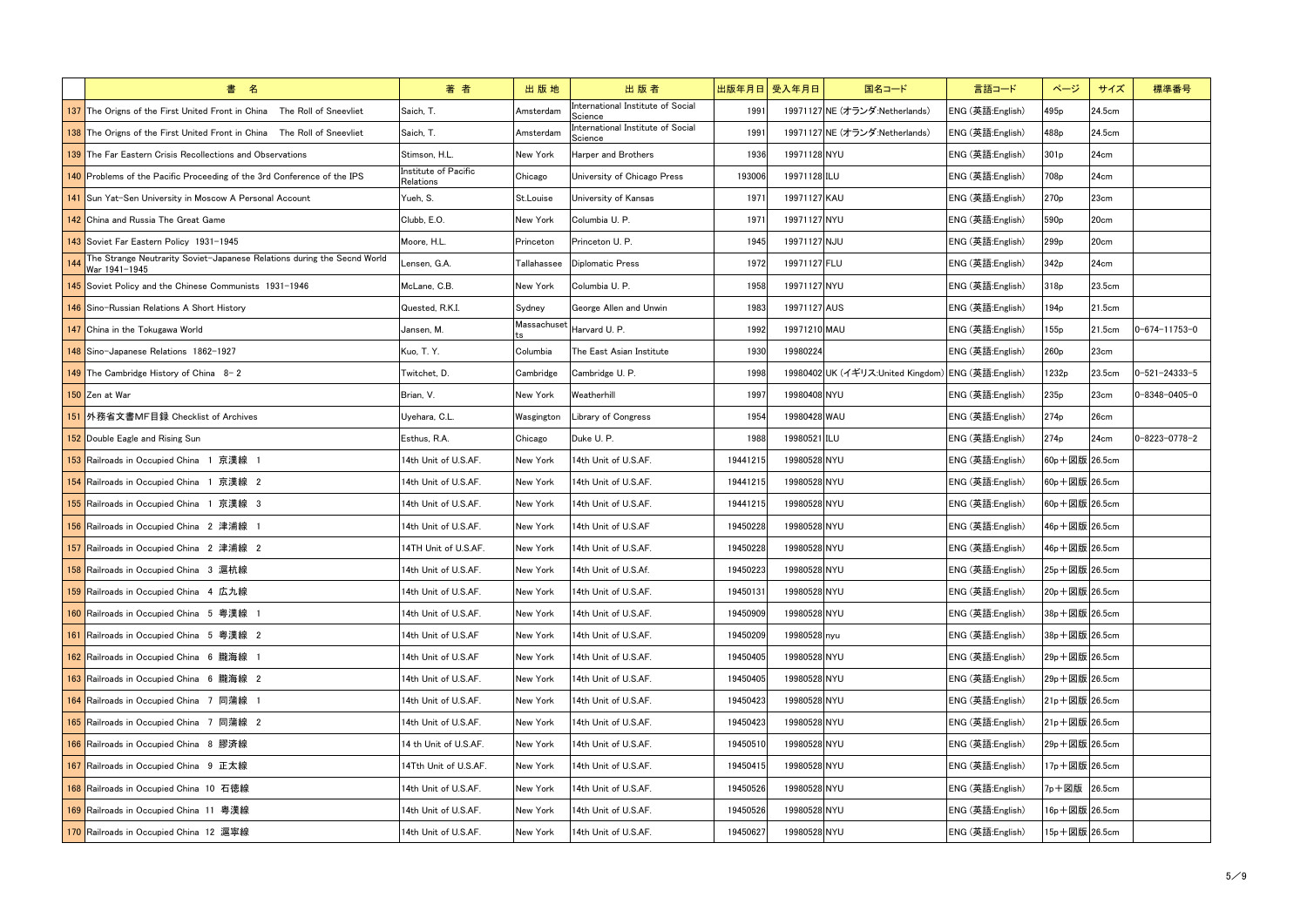|     | 書 名                                                                                            | 著者                        | 出版地             | 出版者                                | 出版年月日 受入年月日 | 国名コード                                              | 言語コード            | ページ              | サイズ    | 標準番号                    |
|-----|------------------------------------------------------------------------------------------------|---------------------------|-----------------|------------------------------------|-------------|----------------------------------------------------|------------------|------------------|--------|-------------------------|
| 171 | ▌Railroads in Occupied China 13 京奉線                                                            | 4th Unit of U.S.AF.       | New York        | 14th Unit of U.S.AF.               | 19450805    | 19980528 NYU                                       | ENG (英語:English) | 38p+図版 26.5cm    |        |                         |
|     | <mark>172</mark> Railroads in Occupied China 13 京奉線 2                                          | 14th Unit of U.S.AF.      | New York        | 14th Unit of U.S.AF                | 19450805    | 19980528 NYU                                       | ENG (英語:English) | 38p+図版 26.5cm    |        |                         |
|     | 173 Railroads in Occupied China 13 京奉線 3                                                       | 14th Unit of U.S.AF       | New York        | 14th Unit of U.S.AF.               | 19450805    | 19980528 NYU                                       | ENG (英語:English) | 38p+図版 26.5cm    |        |                         |
|     | 174 Shipbuilding and Repair Facilities and Activity of the Hongkong-Kowloo                     | 14th Unit of U.S.AF.      | New York        | 14th Unit of U.S.AF.               | 19441020    | 19980528 NYU                                       | ENG (英語:English) | 14p+図版 26.5cm    |        |                         |
|     | 175 Japanese Ship Repair and Shipbuilding Facilities                                           | 14th Unit of U.S.AF.      | New York        | 14th Unit of U.S.AF.               | 19450127    | 19980528 NYU                                       | ENG (英語:English) | 27p+図版 26.5cm    |        |                         |
|     | 176 Japanese Railroad Shop Facilities in Occupied China                                        | 14th Unit of U.S.AF.      | New York        | 14th Unit of U.S.AF.               | 19450512    | 19980528 NYU                                       | ENG (英語:English) | 33p+図版 26.5cm    |        |                         |
|     | 177 The Grand Canal                                                                            | 14th Unit of U.S.AF.      | New York        | 14th Unit of U.S.AF.               | 19450525    | 19980528 NYU                                       | ENG (英語:English) | 22p+図版 26.5cm    |        |                         |
|     | 178 The Tragedy of Russia in Pacific Asia                                                      | Mccormic. F.              | New York        | Oonting Publishing                 | 1907        | 19980630 NYU                                       | ENG (英語:English) | 445 <sub>p</sub> | 24cm   |                         |
|     | 179 Siberian Development and East Asia Threat or Promise?                                      | Whiting, A.S.             | Stanfodd        | <b>Stanford University Press</b>   | 1981        | 19980630 CAU                                       | ENG (英語:English) | 292 <sub>p</sub> | 22.5cm |                         |
|     | 180 Data Papers on China 1931                                                                  | 鮑 明 欽                     | Shanghai        | Chin Instituteof Pacific Relations | 1931        | 19980630 CC (中華人民共和国:China)                        | ENG (英語:English) | 487p             | 21.5cm |                         |
|     | 181 Wartime Shanghai                                                                           | Yeh, W.H.                 | New York        | Routledge                          | 1998        | 19980714 NYU                                       | ENG (英語:English) | 216 <sub>p</sub> | 24cm   | $0 - 415 - 17441 - 4$   |
|     | 182 History of the Russo-Japanese War 1                                                        | <b>Cassel and Company</b> | London          | <b>Cassel and Company</b>          | 1906        | 19980528 ENK                                       | ENG (英語:English) | 296 <sub>p</sub> | 25cm   |                         |
|     | 183 History of the Russo-Japanese War 2                                                        | Cassel and Company        | London          | Cassel and Company                 | 1906        | 19980528 ENK                                       | ENG (英語:English) | 295 <sub>p</sub> | 25cm   |                         |
|     | 184 History of the Russo-Japanese War 3                                                        | Cassel and Company        | London          | <b>Cassel and Company</b>          | 1906        | 19980528 ENK                                       | ENG (英語:English) | 297 <sub>p</sub> | 25cm   |                         |
|     | 185 History of the Russo-Japanese War 4                                                        | Cassel and Company        | London          | <b>Cassel and Company</b>          | 1906        | 19980528 ENK                                       | ENG (英語:English) | 279 <sub>p</sub> | 25cm   |                         |
|     | 186 History of the Russo-Japanese War 5                                                        | <b>Cassel and Company</b> | London          | <b>Cassel and Company</b>          | 1906        | 19980528 ENK                                       | ENG (英語:English) | 273 <sub>p</sub> | 25cm   |                         |
|     | 187 Japanese Jurisdiction in the South Manchuria Railway Areas                                 | Young, C.W.               | Baltimore       | Johns Hopkins Press                | 1931        | 19980728 MDU                                       | ENG (英語:English) | 368p             | 22cm   |                         |
|     | 188 Japanese Recognition of the U.S.S.R Soviet-Japanese Relations 1921-1930                    | Lensen, G.A.              | Tokyo           | Sophia University                  | 1970        | 19980728 JP                                        | ENG (英語:English) | 425 <sub>p</sub> | 24.5cm | 910512-09-4             |
| 189 | Arming the Chinese The Western Armaments Trade in Warlord China 1920-                          | Chan, A.                  | Vancouver       | University of British Columbia     | 1979        | 19980928 CN (カナダ:Canada)                           | ENG (英語:English) | 196 <sub>p</sub> | 23.5cm | $0 - 7748 - 0157 - 3$   |
| 190 | A Policy Calculated to Benefit China The United States and the China Arms<br>Embargo 1919-1929 | Stephen, V.               | New York        | <b>Greenwood Press</b>             | 1991        | 19981008 NYU                                       | ENG (英語:English) | 177 <sub>p</sub> | 24cm   | $ 0 - 313 - 27621 - 8 $ |
|     | 191 Japanese Diplomatic and Consular in Russia                                                 | Lensen, G.A.              | Tokyo           | Sophia University                  | 1968        | 19981008 JPN                                       | ENG (英語:English) | 234 <sub>p</sub> | 26.5cm |                         |
|     | 192 The Russo-Chinese War                                                                      | Lensen, G.A.              |                 | Tallahassee Diplomatic Press       | 1963        | 19981021 FLU                                       | ENG (英語:English) | 325p             | 23.5cm |                         |
| 193 | The Chinese Social and Political Science Review Index to Volumes 1-24<br>1916-1941             | Ch'en, C.D.H.             | Hong Kong       | Lung Men Bookstore                 | 1967        | 19981030 CC (中華人民共和国:China)                        | ENG (英語:English) | 81p              | 20cm   |                         |
|     | 194 Japan's Total Empire                                                                       | Young, L.                 | <b>Berkeley</b> | University of California Press     | 1998        | 19981109 CAU                                       | ENG (英語:English) | 504 <sub>p</sub> | 23.5cm | $0 - 520 - 21071 - 9$   |
| 195 | Japan's First Modern War Army and Society in the Conflict with China 1894-                     | Lone, S.                  | London          | King's College                     | 1994        | 19981109 UK (イギリス:United Kingdom) ENG (英語:English) |                  | 232 <sub>p</sub> | 22cm   | $0 - 333 - 55554 - 6$   |
|     | 196 Chen Duxiu's Last Articles and Letters 1937-1942                                           | Benton, G.                | Surrey          | Curzon                             | 1998        | 19981109 UK (イギリス:United Kingdom) ENG (英語:English) |                  | 173 <sub>p</sub> | 24cm   | $0 - 7007 - 0618 - 6$   |
| 197 | 日本・中国関係 イギリス外務省文書目録 1 List of the Foreign Office<br>Records relating to Japan and China in the | 佐藤 元英                     | 東京              | クレス出版                              | 19970125    | 19981118 JP                                        | ENG (英語:English) | 418p             | 27cm   | $4 - 87733 - 031 - 3$   |
| 198 | 日本・中国関係 イギリス外務省文書目録 2 List of the Foreign Office<br>Records relating to Japan and China in the | 佐藤 元英                     | 東京              | クレス出版                              | 19970125    | 19981118 JP                                        | ENG (英語:English) | 848p             | 27cm   | $4 - 87733 - 031 - 3$   |
| 199 | 日本・中国関係 イギリス外務省文書目録 3 List of the Foreign Office<br>Records relating to Japan and China in the | 佐藤 元英                     | 東京              | クレス出版                              | 19970125    | 19981118 JP                                        | ENG (英語:English) | 490 <sub>p</sub> | 27cm   | $4 - 87733 - 031 - 3$   |
| 200 | Japanese Studies on the History of Water Control in China 中国水利史研究<br>日本語文献目録                   | Elvin, M.                 | Canberra        | Australian National University     | 1994        | 19981120 AU (オーストリア:Austria)                       | ENG (英語:English) | 254 <sub>p</sub> | 25cm   | $0 - 7315 - 1906 - x$   |
|     | 201 The Japanese Wartime Empire 1931-1945                                                      | Duus, P.                  | Prinston        | Princeton U. P.                    | 1996        | 19981208 NJU                                       | ENG (英語:English) | 423p             | 24cm   |                         |
|     | 202 Leon Trotsky on China                                                                      | Peng, S. T.               | New York        | <b>Monad Press</b>                 | 1976        | 19981126 NYU                                       | ENG (英語:English) | 687p             | 21cm   | $0 - 913460 - 45 - 1$   |
|     | 203 Foreigners within the Gates The Legations at Peking                                        | Michael, J. M.            | Oxford          | Oxford U.P.                        | 1993        | 19981126 UK (イギリス:United Kingdom) ENG (英語:English) |                  | 170 <sub>p</sub> | 26cm   | $0 - 19 - 585702 - x$   |
| 204 | France and Exploitation of China 1885-1901 A Study of Economic<br>Imperialism                  | Lee, R.                   | Oxford          | Oxford U. P.                       | 1989        | 19981126 UK (イギリス:United Kingdom) ENG (英語:English) |                  | 372p             | 22.5cm | $0 - 19 - 582708 - 2$   |
|     |                                                                                                |                           |                 |                                    |             |                                                    |                  |                  |        |                         |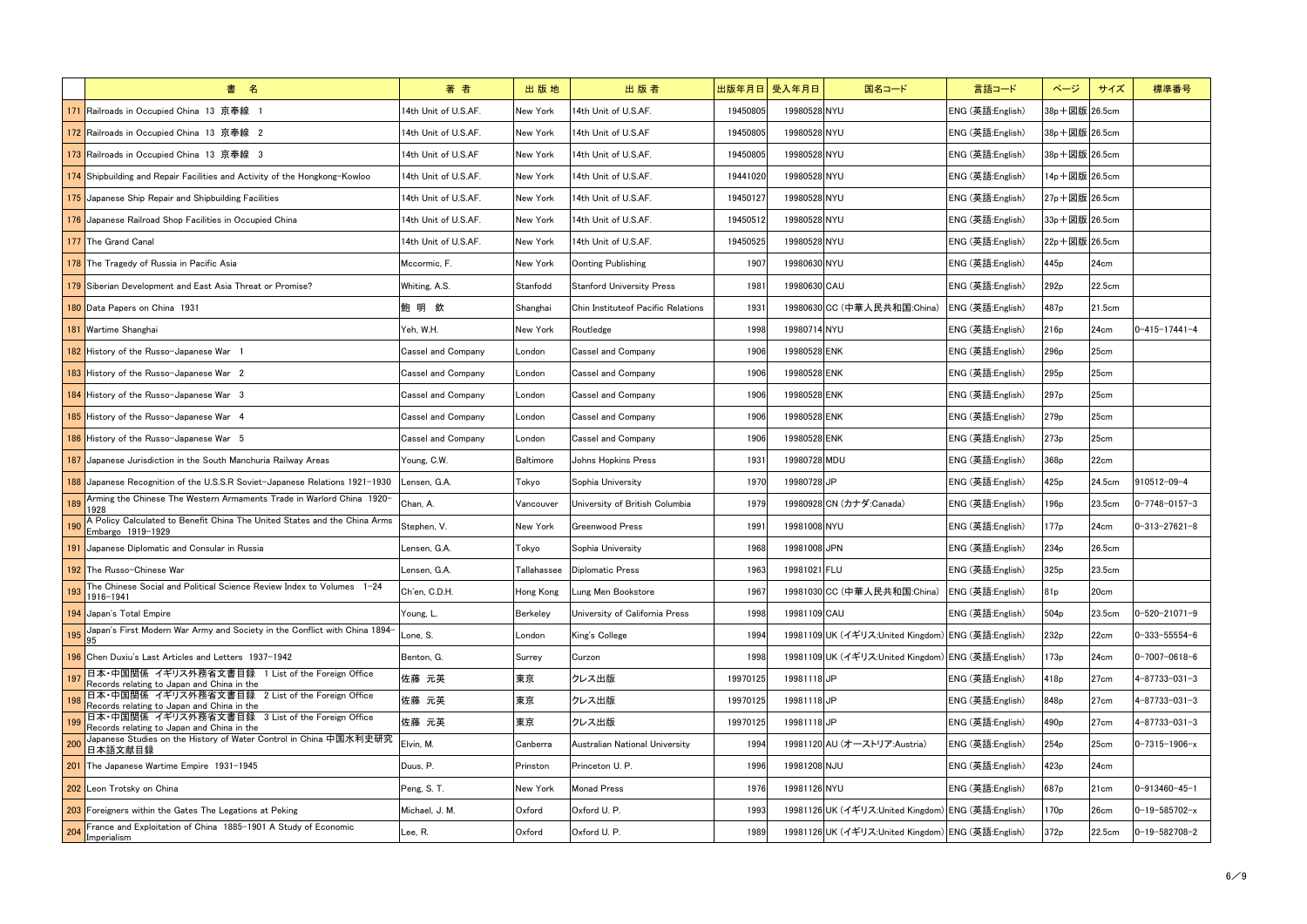|     | 書 名                                                                                 | 著者                               | 出版地              | 出版者                             |          | 出版年月日 受入年月日<br>国名コード        | 言語コード                  | ページ              | サイズ    | 標準番号                  |
|-----|-------------------------------------------------------------------------------------|----------------------------------|------------------|---------------------------------|----------|-----------------------------|------------------------|------------------|--------|-----------------------|
|     | 205 A Chinese Testament The Autobiography of Tan Shi-hua                            | Tretiakof. S.                    | New York         | Simon and Schuster              | 1934     | 19981126 NYU                | ENG (英語:English)       | 328p             | 24cm   |                       |
|     | 206 The China White Paper 1                                                         | Department of States             | Stanford         | Stanford U. P.                  | 1967     | 19981215 CAU                | ENG (英語:English)       | 581p             | 21cm   |                       |
|     | 207 The China White Paper 2                                                         | Department of States             | Stanford         | Stanford U. P.                  | 1967     | 19981215 CAU                | ENG (英語:English)       | 564 <sub>p</sub> | 21cm   |                       |
|     | 208 Japan's Acts of Treaty Vioration and Encroachment upon the Soverein Ri          | Wu, H.H.                         | Taipei           | Chenwen Publishing              | 1971     | 19990223 CC (中華人民共和国:China) | CHI (中国語:Chinese)      | 218 <sub>p</sub> | 19.5cm |                       |
|     | 209 A Pictorial Outline of Manchuria 1939                                           | South Manchuria Railway<br>Co.   | Dairen           | South Manchuria Railway Co      | 193909   | 19990225 CC (中華人民共和国:China) | JPN (日本語<br>:Japanese) | 169 <sub>p</sub> | 26.5cm |                       |
|     | 210 東京裁判への道 国際検察局・政策決定関係文書 1                                                        | 粟屋 憲太郎 編                         | 東京               | 現代史料出版                          | 19990312 | 19990405UP                  | ENG (英語:English)       | 347 <sub>p</sub> | 30.5cm | 4-906642-83-7         |
|     | 211 東京裁判への道 国際検察局·政策決定関係文書 2                                                        | 粟屋 憲太郎 編                         | 東京               | 現代史料出版                          | 19990312 | 19990405UP                  | ENG (英語:English)       | 446 <sub>p</sub> | 30.5cm | 4-906642-83-7         |
|     | 212 東京裁判への道 国際検察局·政策決定関係文書 3                                                        | 粟屋 憲太郎 編                         | 東京               | 現代史料出版                          | 19990312 | 19990405UP                  | ENG (英語:English)       | 360 <sub>p</sub> | 30.5cm | 4-906642-83-7         |
|     | 213 東京裁判への道 国際検察局·政策決定関係文書 4                                                        | 粟屋 憲太郎 編                         | 東京               | 現代史料出版                          | 19990312 | 19990405UP                  | ENG (英語:English)       | 542 <sub>p</sub> | 30.5cm | 4-906642-83-7         |
|     | 214 東京裁判への道 国際検察局・政策決定関係文書 5                                                        | 粟屋 憲太郎 編                         | 東京               | 現代史料出版                          | 19990312 | 19990405 JP                 | ENG (英語:English)       | 577 <sub>p</sub> | 30.5cm | 4-906642-83-7         |
|     | <b>215</b> Brothers in Arms The Rise and Fall of the Sino-Soviet Alliance 1945-1963 | Westad, O.A.                     | Stanford         | Stanford U.P.                   | 1998     | 19990422 UCA                | ENG (英語:English)       | 426 <sub>p</sub> | 23.5cm | $0 - 8047 - 3484 - 4$ |
|     | 216 An American Diplomat in China                                                   | Reinshu, P.                      | Taipei           | Chengwen Publishing             | 1967     | 19990427 CC (中華人民共和国:China) | ENG (英語:English)       | 420 <sub>p</sub> | 19.5cm |                       |
|     | 217 Warlord Politiks in China 1916-1928                                             | Ch'i, H. S.                      | Taipei           | Hong Qiao                       | 197604   | 19990427 CC (中華人民共和国:China) | ENG (英語:English)       | 294 <sub>p</sub> | 19.5cm |                       |
|     | 218 Peking Politics 1918-1923                                                       | Nathan, A.J.                     | Taipei           | Hong Qiao                       | 197703   | 19990427 CC (中華人民共和国:China) | ENG (英語:English)       | 322p             | 22.5cm |                       |
|     | 219 Soviet Russia ang the East 1920-1927                                            | Eudin, X.J.                      | Stanford         | Stanford U. P.                  | 1957     | 19990427 CUS                | ENG (英語:English)       | 496 <sub>p</sub> | 24cm   |                       |
|     | 220 Sino-Soviet Diplomatic Relations 1917-1926                                      | Leong, L.T.                      | Taipei           | Hong Qiao                       | 197703   | 19990601 CC (中華人民共和国:China) | ENG (英語:English)       | 381p             | 22.5cm |                       |
|     | 221 American Policy and the Chinese Revolushion 1925-1928                           | Borg, D.                         | Taipei           | Hong Qiao                       | 19731216 | 19990601 CC (中華人民共和国:China) | ENG (英語:English)       | 450 <sub>p</sub> | 21.5cm |                       |
|     | 222 Plegue Prevention and Politics in Manchuria 1910-1931                           | Nathan, C.F.                     | Cambridge        | <b>Harvard University Press</b> | 1967     | 19990601 MAU                | ENG (英語:English)       | 106 <sub>p</sub> | 25cm   |                       |
|     | <b>223</b> Treaties and Agreements with and concerning China 1849-1919 1            | Macmurray, J.V.A.                | New York         | Octagon                         | 1921     | 19990531 NYU                | ENG (英語:English)       | 928 <sub>p</sub> | 25.5cm |                       |
|     | 224 Treaties and Agreements with and concerning China 1849-1919 2                   | Macmurray, J.V.A.                | New York         | Octagon                         | 1921     | 19990531 NYU                | ENG (英語:English)       | 801p             | 25.5cm |                       |
|     | 225 Why China Sees Red                                                              | Weale, P.                        | New York         | Dodd, Mead and Company          | 1925     | 19990628 NYU                | ENG (英語:English)       | 356 <sub>p</sub> | 21cm   |                       |
|     | 226 Ten Weeks with Chinese Bandids                                                  | Howard, H.J.                     | San<br>Francisco | Chinese Materials Center        | 1974     | 19990628 CAU                | ENG (英語:English)       | 288p             | 20cm   |                       |
|     | 227 The Manchurian Frontier in Ch'ing History                                       | Lee, R.H.G.                      | Taipei           | Hong Qiao                       | 197204   | 19990628 CC (中華人民共和国:China) | ENG (英語:English)       | 236 <sub>p</sub> | 20.5cm |                       |
|     | 228 A Dictionary of the Chinese Language 1                                          | Morrison, R.                     | Shanghai         | <b>London Mission Press</b>     | 1865     | 19990710 CC (中華人民共和国:China) | ENG (英語:English)       | 876p             | 15.5cm |                       |
|     | 229 A Dictionary of the Chinese Language 2                                          | Morrison, R.                     | Shang hai        | <b>London Mission Press</b>     | 1865     | 19990710 CC (中華人民共和国:China) | ENG (英語:English)       | 724 <sub>p</sub> | 15.5cm |                       |
| 230 | Reconstruction in China Record of Progress and Achievement in Facts and<br>Figures  | I'ang, L. L.                     | Shanghai         | China United Press              | 1935     | 19990728 CC (中華人民共和国:China) | ENG (英語:English)       | 418p             | 24cm   |                       |
| 231 | Nankai Social and Economic Quarterly 1935                                           | Nankai Institute of<br>Economics | 天津               | Chihli Press                    | 1935     | 19990728 CC (中華人民共和国:China) | ENG (英語:English)       | 468p             | 25.5cm |                       |
|     | 232 Nankai Social and Economic Quarterly 1935-3.4                                   | Nankai Institute of<br>Economics | 天津               | Chihli Press                    | 1936     | 19990728 CC (中華人民共和国:China) | ENG (英語:English)       |                  | 25.5cm |                       |
|     | 233 Nankai Social and Economic Quarterly 1936                                       | Nankai Institute of<br>Economics | 天津               | Chihli Press                    | 1936     | 19990728 CC (中華人民共和国:China) | ENG (英語:English)       |                  | 25.5cm |                       |
|     | 234 Rural Weaving and the Merchant Employers in a North China District              | Fong, H.D.                       | Tientsin         | Nankai University               | 193506   | 19990728 CC (中華人民共和国:China) | ENG (英語:English)       | 96 <sub>p</sub>  | 26cm   |                       |
|     | 235 Foreign Trade Documents                                                         | Johnes, T.                       | Tokyo            | Keibundo                        | 1929     | 19990728UP                  | ENG (英語:English)       | 114p             | 26cm   |                       |
|     | 236 Rural Industries in China                                                       | Fong, H.D.                       | Tientsin         | Nankai University               | 1933     | 19990728 CC (中華人民共和国:China) | ENG (英語:English)       | 76p              | 27cm   |                       |
|     | 237 Mining Labor in China                                                           | Torgasheff, B.P.                 | Shanhai          | Ministry of Industry Commerce   | 193010   | 19990728 CC (中華人民共和国:China) | ENG (英語:English)       | 170 <sub>p</sub> | 24cm   |                       |
|     | 238 China's Wartime Progress                                                        | Kung, H.H.                       | Chungking        | China Information Committee     | 1939     | 19990728 CC (中華人民共和国:China) | ENG (英語:English)       | 22p              | 25cm   |                       |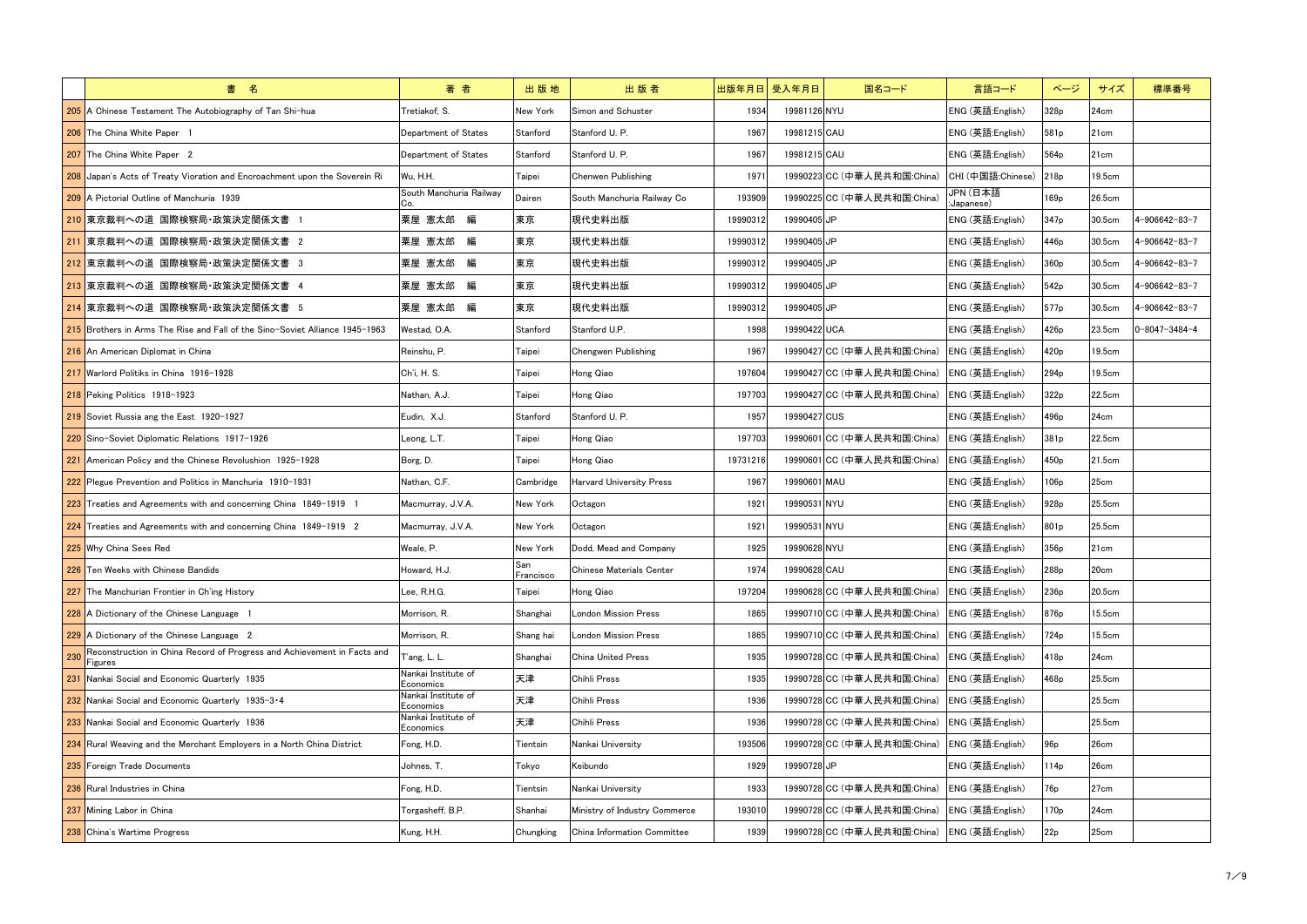| 書 名                                                                                                                                   | 著者                      | 出版地       | 出版者                             | 出版年月日 受入年月日 |              | 国名コード                                              | 言語コード            | ページ              | サイズ    | 標準番号                  |
|---------------------------------------------------------------------------------------------------------------------------------------|-------------------------|-----------|---------------------------------|-------------|--------------|----------------------------------------------------|------------------|------------------|--------|-----------------------|
| The Coal Industry in China                                                                                                            | Ting, L.G.              | Tientsin  | Nankai University               | 193707      |              | 19990728 CC (中華人民共和国:China)                        | ENG (英語:English) | 136p             | 25cm   |                       |
| <b>Terminal Marketing of Tientsin Cotton</b><br>240                                                                                   | Fong, H.D.              | Tientsin  | Nankai University               | 193406      |              | 19990728 CC (中華人民共和国:China)                        | ENG (英語:English) | 60p              | 25.5cm |                       |
| War Damage in the Nanking Area Urban and Rural Survey<br>241                                                                          | Smythe, L.S.C.          | Nanking   | Nanking International Relief    | 193806      |              | 19990728 CC (中華人民共和国:China)                        | ENG (英語:English) | 57p              | 23cm   |                       |
| 242 The Cities and Towns of China A Geographical Dictionary                                                                           | Playfair, G.M.H.        | Tokyo     | Kyoeki Shosha                   | 18980927    | 19990728 JP  |                                                    | ENG (英語:English) | 508p             | 19cm   |                       |
| To the Harbin Station The Liberal Alternative in Russian Manchuria 1898-<br>243<br>1914                                               | Wolff, D.               | Stanford  | Standord U. P.                  | 1999        | 19990820 CAU |                                                    | ENG (英語:English) | 276 <sub>p</sub> | 23.5cm | $0 - 8047 - 3266 - 3$ |
| Imperial Visions Nationalist Imagination and Geographical Expansion in the<br>244<br>Russian Far                                      | Bassin, M.              | Cambridge | Cambridge U. P.                 | 1999        |              | 19990820UK (イギリス:United Kingdom) ENG (英語:English)  |                  | 350 <sub>p</sub> | 23.5cm | $0 - 521 - 39174 - 1$ |
| New Fourth Army Communist Resistance along the Yangtze and the Huai<br>245<br>1938-1941                                               | Benton, G.              | New York  | Curzon Press                    | 1999        | 19990820 NYU |                                                    | ENG (英語:English) | 974 <sub>p</sub> | 24cm   | $0 - 7007 - 1071 - x$ |
| 246 Catalogue of the Asiatic Library of Dr. G. E. Morrison Part 1 Engli                                                               | Oriental Library        | Tokyo     | Oriental Library                | 1924        | 19981020UP   |                                                    | ENG (英語:English) | 810 <sub>p</sub> | 26.5cm |                       |
| 247 Catalogue of the Asiatic Library of Dr. G. E. Morrison Part 2 Books                                                               | Oriental Library        | Tokyo     | Oriental Library                | 1924        | 19981020 JP  |                                                    | ENG (英語:English) | 551p             | 26.5cm |                       |
| 248 The Russo-Japanese War in Cultural Perspective 1904-1905                                                                          | Wells, D.               | London    | Macmillan Press                 | 1999        | 19991019 ENK |                                                    | ENG (英語:English) | 226 <sub>p</sub> | 22.5cm | $0 - 333 - 63742 - 9$ |
| 249 Shanghai Modern The Flowering of a New Urban Culture in China 1930                                                                | Lee, L.                 | Cambridge | Harvard Universitv Press        | 1999        | 19991112 MUA |                                                    | ENG (英語:English) | 426 <sub>p</sub> | 24cm   | $0 - 674 - 80550 - X$ |
| 250 A Dutch Spy in China Reports on the First Phase of the Sino-Japanes                                                               | De Fremery, H. J. D.    | Leiden    | Brill                           | 1999        |              | 20000209 NE (オランダ:Netherlands)                     | ENG (英語:English) | 322p             | 25cm   | $90 - 04 - 11487 - 4$ |
| Remaking the Chinese City Modernity and National Identity 1900-195<br>251                                                             | Esherick, J.            | Honolulu  | University of Hawaii Press      | 1999        | 20000417 HIU |                                                    | ENG (英語:English) | 288p             | 24cm   | $0 - 8248 - 2148 - 3$ |
| 252 Sun Yat Sen                                                                                                                       | Bergere, M.C.           | Stanford  | Stanford U.P.                   | 1998        | 20000417 CAU |                                                    | ENG (英語:English) | 489 <sub>p</sub> | 24cm   | 0-8047-3170-5         |
| North Manchuria and the Chinese Eastern Railway<br>253                                                                                | Chinese Eastern Railway | Harbin    | Chinese Eastern Railway         | 1924        |              | 20000501 CC (中華人民共和国:China)                        | ENG (英語:English) | 502 <sub>p</sub> | 30.5cm |                       |
| 254 The Nanjing Massacre in History and Historiography                                                                                | Fogel, J.A.             | Berkeley  | University of California Press  | 2000        | 20000522 CAU |                                                    | ENG (英語:English) | 264 <sub>p</sub> | 23cm   | $0 - 520 - 22007 - 2$ |
| 255<br>Americans and Chinese Communists 1927-1945 A Persuading Encounter                                                              | Shewmaker, K. E.        | New York  | Cornell U. P.                   | 197112      | 20000818 NYU |                                                    | ENG (英語:English) | 397 <sub>p</sub> | 22cm   | l0-8014-0617-X        |
| Central Control and Local Discretion in China Leadership and Implementation Chung, J. H.<br>256<br>During Post-Mao Decollectivization |                         | Oxford    | Oxford U.P.                     | 200002      |              | 20000929UK (イギリス:United Kingdom) ENG (英語:English)  |                  | 215p             | 24cm   | $0 - 19 - 829777 - 7$ |
| The Making of Japanese Manchuria 1904-1932<br>257                                                                                     | Matsusaka, Y.           | Cambridge | Harvard U.P.                    | 200103      | 20010402 MAU |                                                    | ENG (英語:English) | 540 <sub>p</sub> | 23.5cm | $0 - 674 - 00369 - 1$ |
| North China and Japanese Expansion 1933-1937 Regional Power and the<br>258<br>National Interest                                       | Dryburgh, M.            | Richmond  | <b>Curzon Press</b>             | 200012      |              | 20010131 UK (イギリス:United Kingdom) ENG (英語:English) |                  | 257p             | 22.5cm | $0 - 7007 - 1274 - 7$ |
| Social and Political Change in Revolutionary China The Taihang Base Area in<br>259<br>the War of Resistance to Japan 1937-1945        | Goodman, D.S.G.         | Maryland  | Rowman and Littlefield          | 200012      | 20010104 MDU |                                                    | ENG (英語:English) | 376 <sub>p</sub> | 23cm   | l0-7425-0865-X        |
| Soldiers of Fortune The Rise and Fall of the Chinese Military-Business<br><b>260</b><br>Complex 1978-1998                             | Mulvenon, J.            | New York  | M. E. Sharpe                    | 200101      | 20010119 NYU |                                                    | ENG (英語:English) | 294 <sub>p</sub> | 23.5cm | $0 - 7656 - 0579 - 1$ |
| Eyewitnesses to Massacre American Missionaries Bear Witness to Japanese<br>$26^\circ$<br>Atrocities in Nanjing                        | Zhang, K.Y.             | New York  | M. E. Sharpe                    | 200101      | 20010201 NYU |                                                    | ENG (英語:English) | 491 <sub>p</sub> | 24cm   | $0 - 7656 - 0684 - 4$ |
| The Diplomacy of Frustration The Manchurian Crisis of 1931-1933, as<br>262<br>Revealed in the Paper of Stanle                         | Doenecke, J.D.          | Stanford  | <b>Hoover Institution Press</b> | 198112      | 20030425 CAU |                                                    | ENG (英語:English) | 222p             | 23cm   | $0 - 8179 - 7311 - 7$ |
| 263 工部局董事会会議録 1 gong bu ju dong shi hui hui yi lu 1                                                                                   | 上海市档案館 編                | 上海        | 上海古籍出版社                         | 200111      |              | 20020125 CC (中華人民共和国:China)                        | ENG (英語:English) | 723p             | 29.5cm | 7-5325-2624-0         |
| 264 工部局董事会会議録 2 gong bu ju dong shi hui hui yi lu 2                                                                                   | 上海市档案館 編                | 上海        | 上海古籍出版社                         | 200111      |              | 20020125 CC (中華人民共和国:China)                        | ENG (英語:English) | 605 <sub>p</sub> | 29.5cm | 7-5325-2624-0         |
| 265 工部局董事会会議録 3 gong bu ju dong shi hui hui yi lu 3                                                                                   | 上海市档案館 編                | 上海        | 上海古籍出版社                         | 200111      |              | 20020125 CC (中華人民共和国:China)                        | ENG (英語:English) | 749 <sub>p</sub> | 29.5cm | 7-5325-2624-0         |
| 266 工部局董事会会議録 4 gong bu ju dong shi hui hui yi lu 4                                                                                   | 上海市档案館 編                | 上海        | 上海古籍出版社                         | 200111      |              | 20020125 CC (中華人民共和国:China)                        | ENG (英語:English) | 854p             | 29.5cm | 7-5325-2624-0         |
| 267 工部局董事会会議録 5 gong bu ju dong shi hui hui yi lu 5                                                                                   | 上海市档案館 編                | 上海        | 上海古籍出版社                         | 200111      |              | 20020125 CC (中華人民共和国:China)                        | ENG (英語:English) | 677 <sub>p</sub> | 29.5cm | 7-5325-2624-0         |
| 268 工部局董事会会議録 6 gong bu ju dong shi hui hui yi lu 6                                                                                   | 上海市档案館 編                | 上海        | 上海古籍出版社                         | 200111      |              | 20020125 CC (中華人民共和国:China)                        | ENG (英語:English) | 771 <sub>p</sub> | 29.5cm | 7-5325-2624-0         |
| 269 工部局董事会会議録 7 gong bu ju dong shi hui hui yi lu 7                                                                                   | 上海市档案館 編                | 上海        | 上海古籍出版社                         | 200111      |              | 20020125 CC (中華人民共和国:China)                        | ENG (英語:English) | 813p             | 29.5cm | 7-5325-2624-0         |
| 270 工部局董事会会議録 8 gong bu ju dong shi hui hui yi lu 8                                                                                   | 上海市档案館 編                | 上海        | 上海古籍出版社                         | 200111      |              | 20020125 CC (中華人民共和国:China)                        | ENG (英語:English) | 719 <sub>p</sub> | 29.5cm | 7-5325-2624-0         |
| 工部局董事会会議録 9 gong bu ju dong shi hui hui yi lu 9<br>271                                                                                | 上海市档案館 編                | 上海        | 上海古籍出版社                         | 200111      |              | 20020125 CC (中華人民共和国:China)                        | ENG (英語:English) | 767 <sub>p</sub> | 29.5cm | 7-5325-2624-0         |
| 272 工部局董事会会議録 10 gong bu ju dong shi hui hui yi lu 10                                                                                 | 上海市档案館 編                | 上海        | 上海古籍出版社                         | 200111      |              | 20020125 CC (中華人民共和国:China)                        | ENG (英語:English) | 849 <sub>p</sub> | 29.5cm | 7-5325-2624-0         |